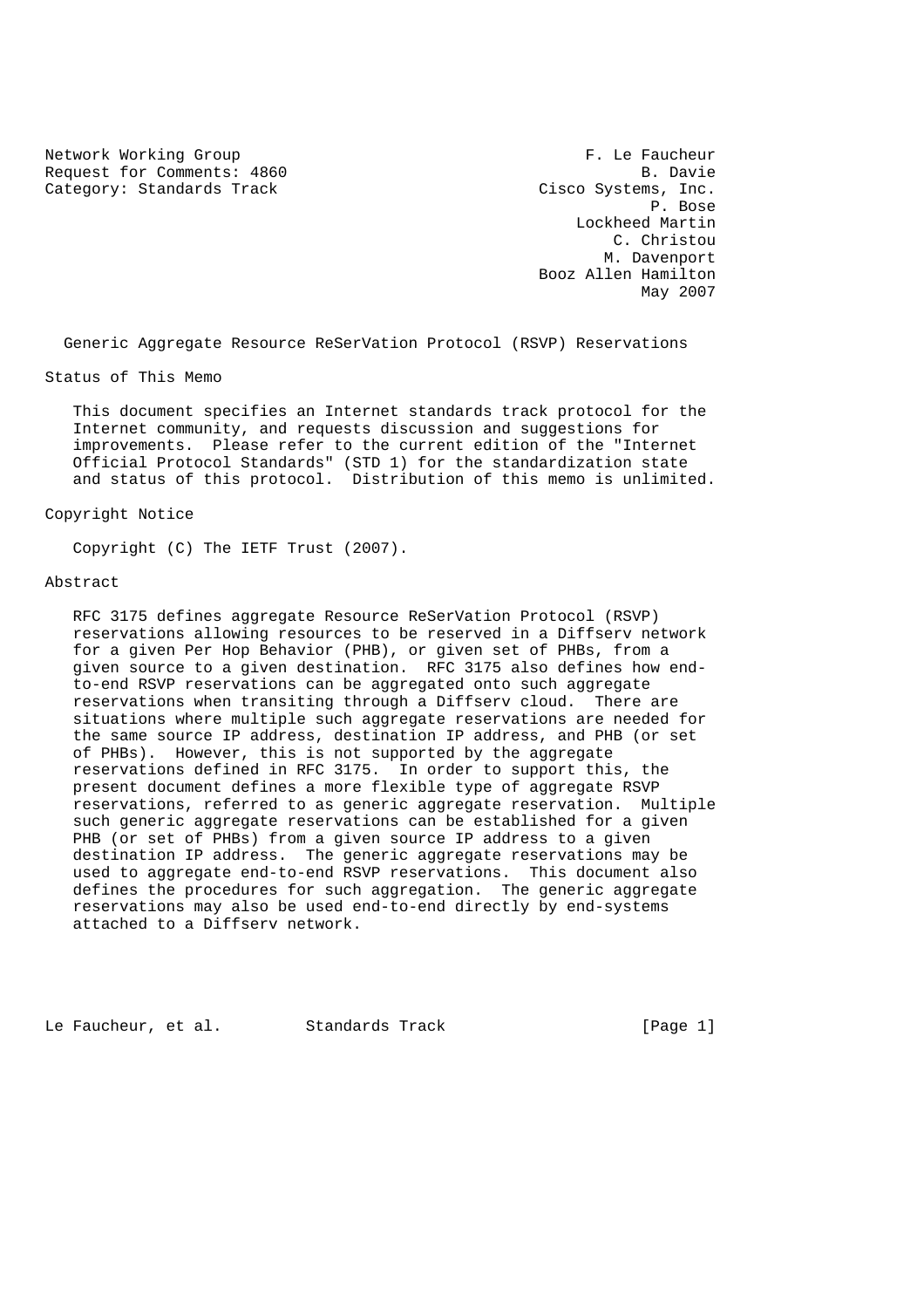# Table of Contents

|    | $2.2.$ SESSION-OF-INTEREST (SOI) Class 11                                                                 |
|----|-----------------------------------------------------------------------------------------------------------|
|    | 3. Processing Rules for Handling Generic Aggregate RSVP                                                   |
|    |                                                                                                           |
|    | 3.1. Extensions to Path and Resy Processing 13                                                            |
|    | 4. Procedures for Aggregation over Generic Aggregate RSVP                                                 |
|    | Reservations $\ldots \ldots \ldots \ldots \ldots \ldots \ldots \ldots \ldots \ldots \ldots \ldots \ldots$ |
|    | 5. Example Usage Of Multiple Generic Aggregate Reservations                                               |
|    | per PHB from a Given Aggregator to a Given Deaggregator 19                                                |
|    |                                                                                                           |
|    |                                                                                                           |
| 8. |                                                                                                           |
| 9. |                                                                                                           |
|    |                                                                                                           |
|    |                                                                                                           |

Le Faucheur, et al. Standards Track [Page 2]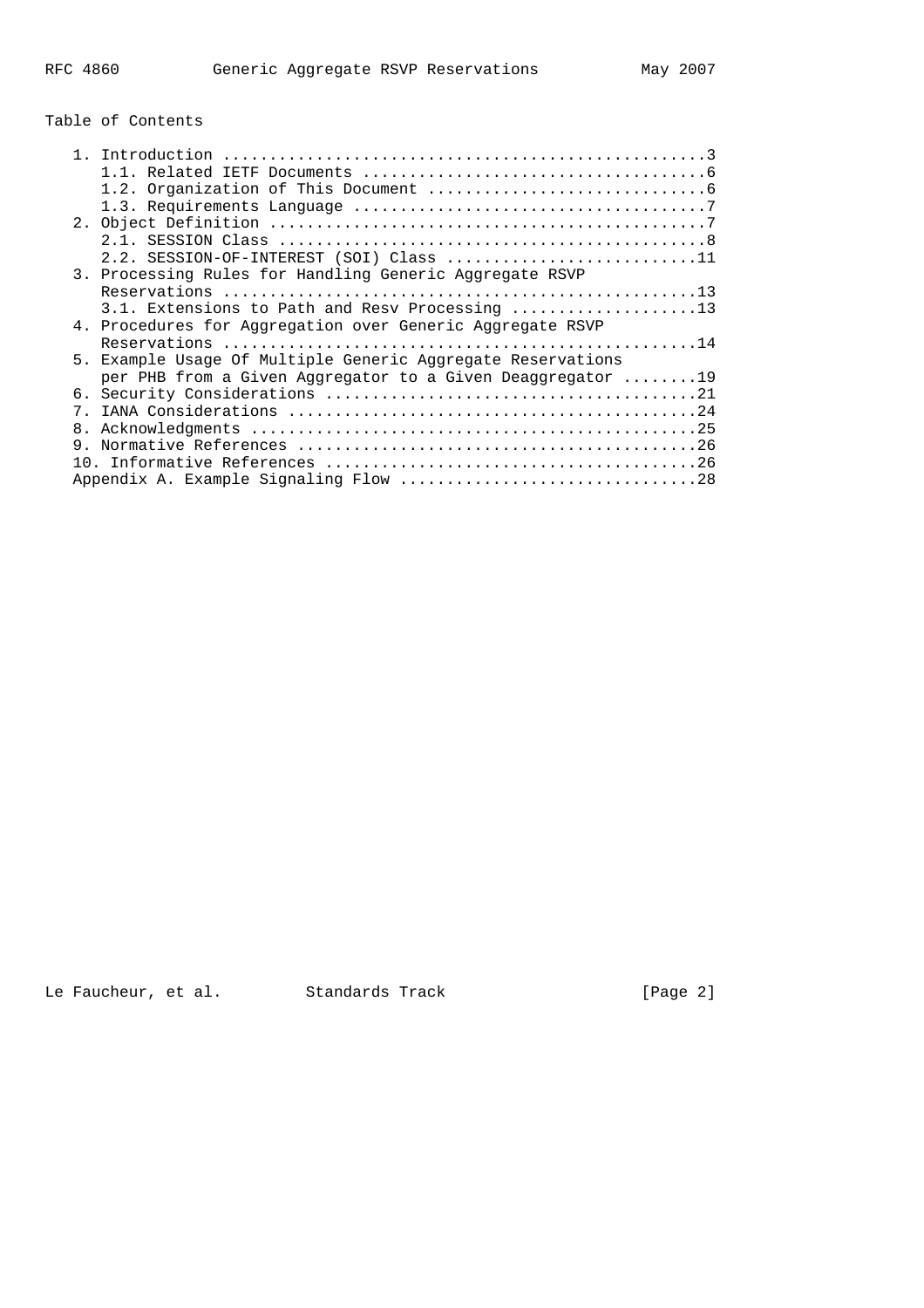### 1. Introduction

 [RSVP-AGG] defines RSVP aggregate reservations that allow resources to be reserved in a Diffserv network for a flow characterized by its 3-tuple <source IP address, destination IP address, Diffserv Code Point>.

 [RSVP-AGG] also defines the procedures for aggregation of end-to-end (E2E) RSVP reservations onto such aggregate reservations when transiting through a Diffserv cloud. Such aggregation is illustrated in Figure 1. This document reuses the terminology defined in [RSVP-AGG].



- I = Interior Router
- --> = E2E RSVP reservation
- ==> = Aggregate RSVP reservation

 Figure 1 : Aggregation of E2E Reservations over Aggregate RSVP Reservations

 These aggregate reservations use a SESSION type specified in [RSVP-AGG] that contains the receiver (or Deaggregator) IP address and the Diffserv Code Point (DSCP) of the Per Hop Behavior (PHB) from which Diffserv resources are to be reserved. For example, in the case of IPv4, the SESSION object is specified as:

Le Faucheur, et al. Standards Track [Page 3]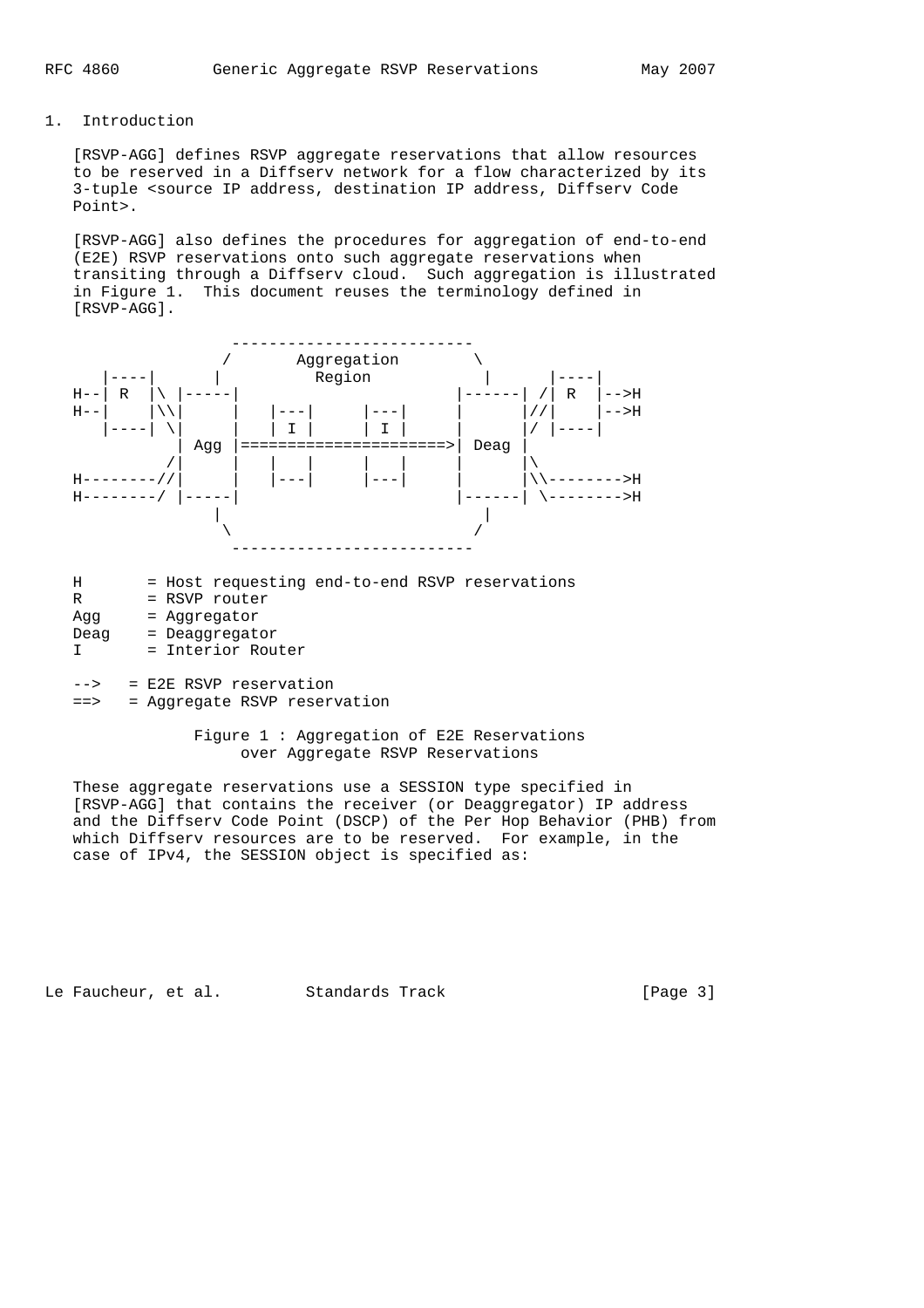o Class = SESSION, C-Type = RSVP-AGGREGATE-IP4

|             |       | IPv4 Session Address (4 bytes) |      |
|-------------|-------|--------------------------------|------|
| /////////// | Flaqs | $\left  \frac{1}{1} \right $   | DSCP |

These aggregate reservations use SENDER TEMPLATE and FILTER SPEC types, specified in [RSVP-AGG], that contain only the sender (or Aggregator) IP address. For example, in the case of IPv4, the SENDER\_TEMPLATE object is specified as:

 o Class = SENDER\_TEMPLATE, C-Type = RSVP-AGGREGATE-IP4

> +-------------+-------------+-------------+-------------+ | IPv4 Aggregator Address (4 bytes) | +-------------+-------------+-------------+-------------+

 Thus, it is possible to establish, from a given source IP address to a given destination IP address, separate such aggregate reservations for different PHBs (or different sets of PHBs). However, from a given source IP address to a given IP destination address, only a single [RSVP-AGG] aggregate reservation can be established for a given PHB (or given set of PHBs).

 Situations have since been identified where multiple such aggregate reservations are needed for the same source IP address, destination IP address, and PHB (or set of PHBs). One example is where E2E reservations using different preemption priorities (as per [RSVP-PREEMP]) need to be aggregated through a Diffserv cloud using the same PHB. Using multiple aggregate reservations for the same PHB allows enforcement of the different preemption priorities within the aggregation region. In turn, this allows more efficient management of the Diffserv resources, and in periods of resource shortage, this allows sustainment of a larger number of E2E reservations with higher preemption priorities.

 For example, [SIG-NESTED] discusses in detail how end-to-end RSVP reservations can be established in a nested VPN environment through RSVP aggregation. In particular, [SIG-NESTED] describes how multiple parallel generic aggregate reservations (for the same PHB), each with different preemption priorities, can be used to efficiently support the preemption priorities of end-to-end reservations.

Le Faucheur, et al. Standards Track [Page 4]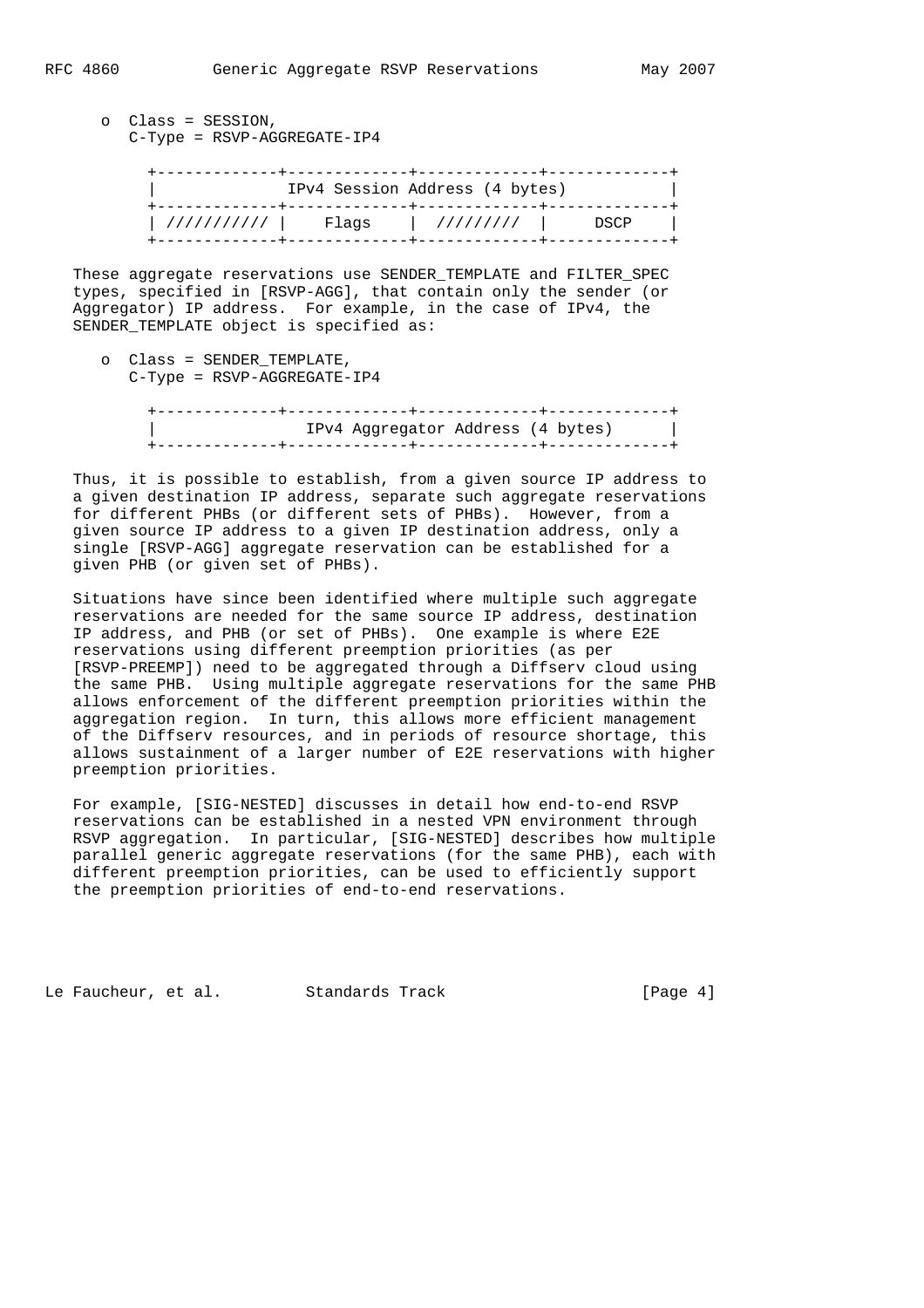This document addresses this requirement for multiple aggregate reservations for the same PHB (or same set of PHBs), by defining a more flexible type of aggregate RSVP reservations, referred to as generic aggregate reservations. This is achieved primarily by adding the notions of a Virtual Destination Port and of an Extended Virtual Destination Port in the RSVP SESSION object.

 The notion of Virtual Destination Port was introduced in [RSVP-IPSEC] to address a similar requirement (albeit in a different context) for identification and demultiplexing of sessions beyond the IP destination address. This document reuses this notion from [RSVP-IPSEC] for identification and demultiplexing of generic aggregate sessions beyond the IP destination address and PHB. This allows multiple generic aggregate reservations to be established for a given PHB (or set of PHBs), from a given source IP address to a given destination IP address.

 [RSVP-TE] introduced the concept of an Extended Tunnel ID (in addition to the tunnel egress address and the Tunnel ID) in the SESSION object used to establish MPLS Traffic Engineering tunnels with RSVP. The Extended Tunnel ID provides a very convenient mechanism for the tunnel ingress node to narrow the scope of the session to the ingress-egress pair. The ingress node can achieve this by using one of its own IP addresses as a globally unique identifier and including it in the Extended Tunnel ID and therefore within the SESSION object. This document reuses this notion of Extended Tunnel ID from [RSVP-TE], simply renaming it Extended Virtual Destination Port. This provides a convenient mechanism to narrow the scope of a generic aggregate session to an Aggregator- Deaggregator pair.

 The RSVP SESSION object for generic aggregate reservations uses the PHB Identification Code (PHB-ID) defined in [PHB-ID] to identify the PHB, or set of PHBs, from which the Diffserv resources are to be reserved. This is instead of using the Diffserv Code Point (DSCP) as per [RSVP-AGG]. Using the PHB-ID instead of the DSCP allows explicit indication of whether the Diffserv resources belong to a single PHB or to a set of PHBs. It also facilitates handling of situations where a generic aggregate reservation spans two (or more) Diffserv domains that use different DSCP values for the same Diffserv PHB (or set of PHBs) from which resources are reserved. This is because the PHB-ID allows conveying of the PHB (or set of PHBs) independently of what DSCP value(s) are used locally for that PHB (or set of PHBs).

 The generic aggregate reservations may be used to aggregate end-to end RSVP reservations. This document also defines the procedures for such aggregation. These procedures are based on those of [RSVP-AGG], and this document only specifies the differences from those.

Le Faucheur, et al. Standards Track [Page 5]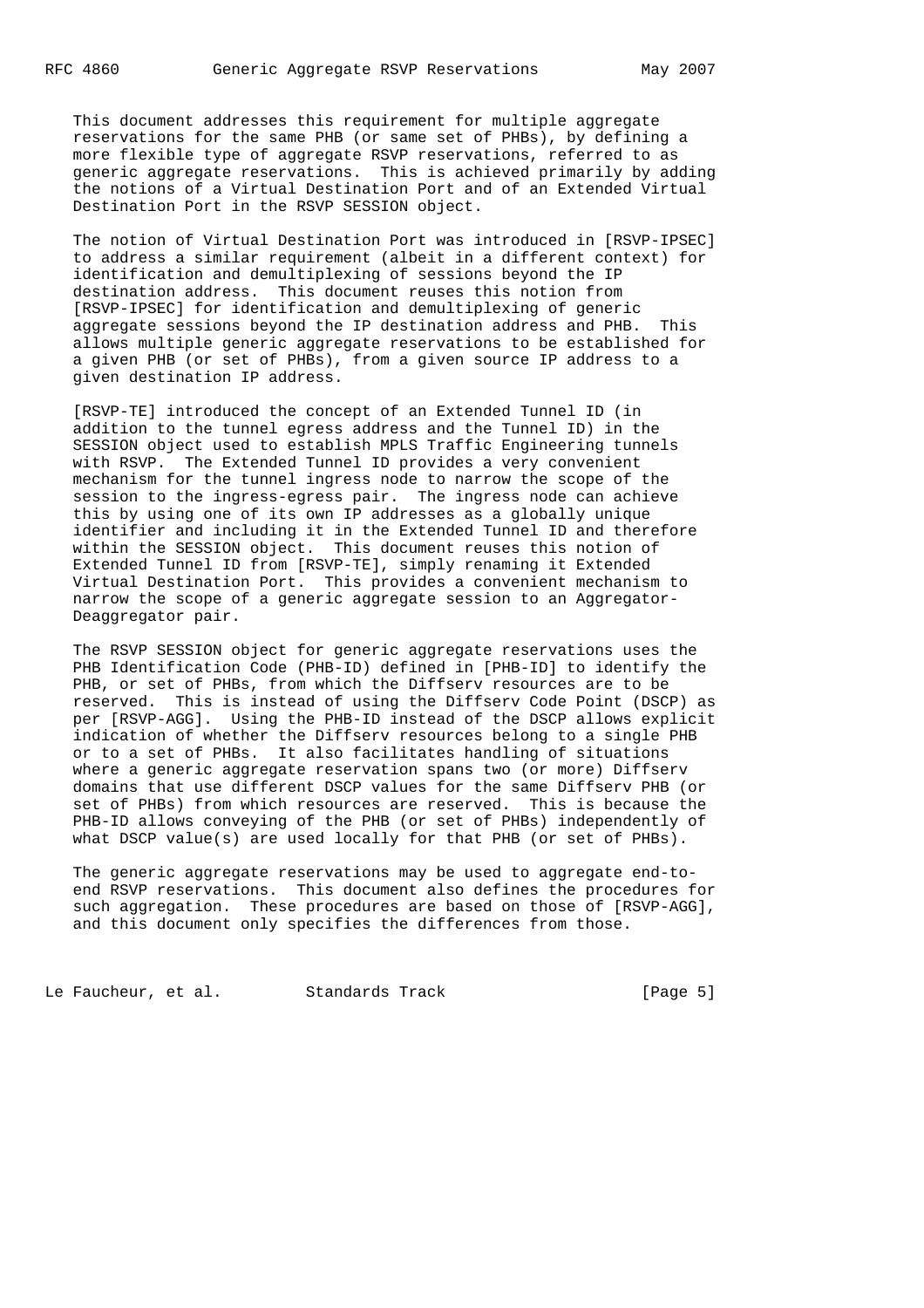The generic aggregate reservations may also be used end-to-end directly by end-systems attached to a Diffserv network.

#### 1.1. Related IETF Documents

 This document is heavily based on [RSVP-AGG]. It reuses [RSVP-AGG] wherever applicable and only specifies the necessary extensions beyond [RSVP-AGG].

 The mechanisms defined in [BW-REDUC] allow an existing reservation to be reduced in allocated bandwidth by RSVP routers in lieu of tearing that reservation down. These mechanisms are applicable to the generic aggregate reservations defined in the present document.

 [RSVP-TUNNEL] describes a general approach to running RSVP over various types of tunnels. One of these types of tunnel, referred to as a "type 2 tunnel", has some similarity with the generic aggregate reservations described in this document. The similarity stems from the fact that a single, aggregate reservation is made for the tunnel while many individual flows are carried over that tunnel. However, [RSVP-TUNNEL] does not address the use of Diffserv-based classification and scheduling in the core of a network (between tunnel endpoints), but rather relies on a UDP/IP tunnel header for classification. This is why [RSVP-AGG] required additional objects and procedures beyond those of [RSVP-TUNNEL]. Like [RSVP-AGG], this document also assumes the use of Diffserv-based classification and scheduling in the aggregation region and, thus, requires additional objects and procedures beyond those of [RSVP-TUNNEL].

 As explained earlier, this document reuses the notion of Virtual Destination Port from [RSVP-IPSEC] and the notion of Extended Tunnel ID from [RSVP-TE].

1.2. Organization Of This Document

 Section 2 defines the new RSVP objects related to generic aggregate reservations and to aggregation of E2E reservations onto those. Section 3 describes the processing rules for handling of generic aggregate reservations. Section 4 specifies the procedures for aggregation of end-to-end RSVP reservations over generic aggregate RSVP reservations. Section 5 provides example usage of how the generic aggregate reservations may be used.

 The Security Considerations and the IANA Considerations are discussed in Sections 6 and 7, respectively.

Le Faucheur, et al. Standards Track [Page 6]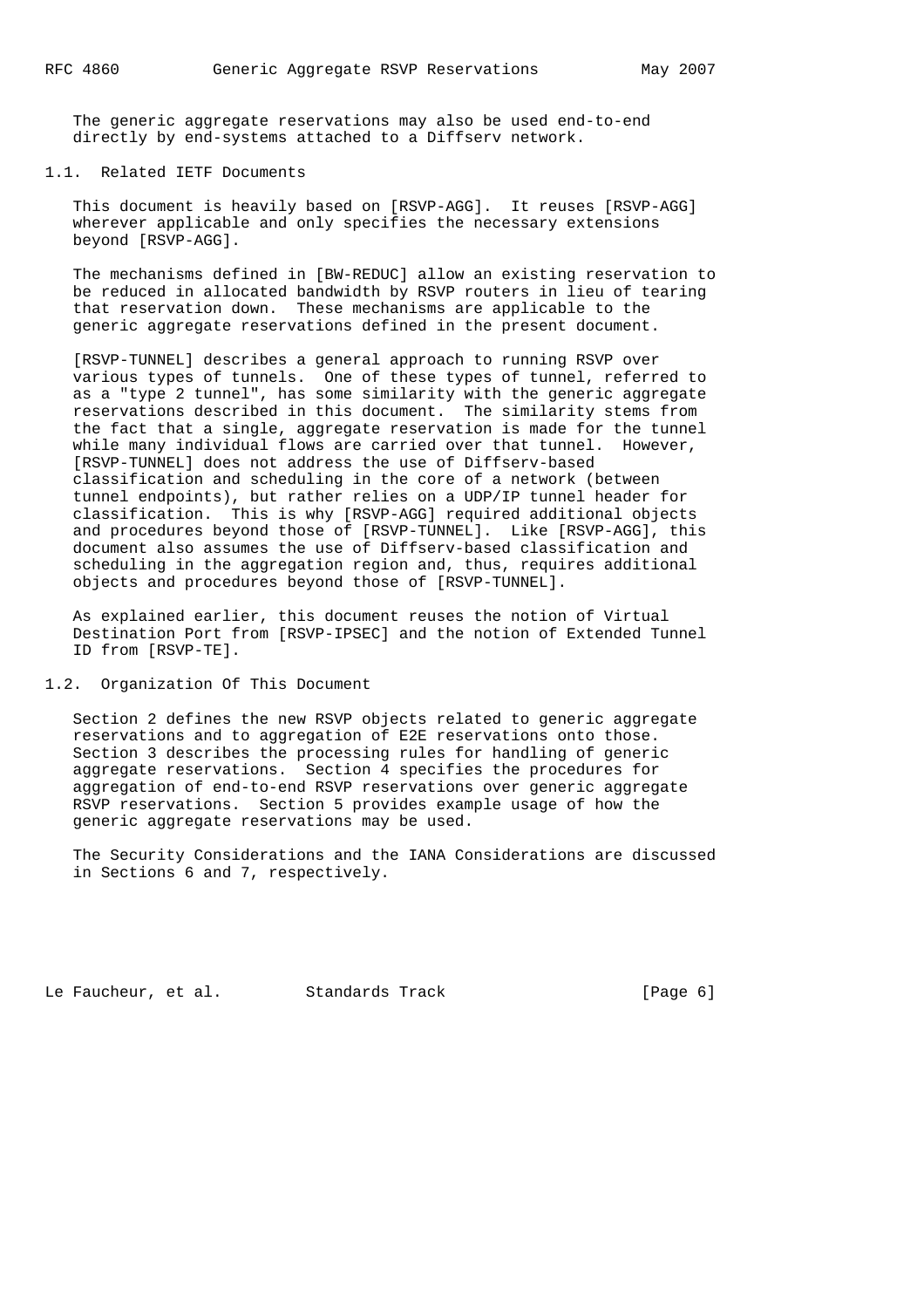Finally, Appendix A provides an example signaling flow that illustrates aggregation of E2E RSVP reservations onto generic aggregate RSVP reservations.

#### 1.3. Requirements Language

 The key words "MUST", "MUST NOT", "REQUIRED", "SHALL", "SHALL NOT", "SHOULD", "SHOULD NOT", "RECOMMENDED", "MAY", and "OPTIONAL" in this document are to be interpreted as described in RFC 2119 [KEYWORDS].

2. Object Definition

 This document reuses the RSVP-AGGREGATE-IP4 FILTER\_SPEC, RSVP- AGGREGATE-IP6 FILTER\_SPEC, RSVP-AGGREGATE-IP4 SENDER\_TEMPLATE, and RSVP-AGGREGATE-IP6 SENDER\_TEMPLATE objects defined in [RSVP-AGG].

This document defines:

- two new objects (GENERIC-AGGREGATE-IP4 SESSION and GENERIC- AGGREGATE-IP6 SESSION) under the existing SESSION Class, and
- two new objects (GENERIC-AGG-IP4-SOI and GENERIC-AGG-IP6-SOI) under a new SESSION-OF-INTEREST Class.

 Detailed description of these objects is provided below in this section.

 The GENERIC-AGGREGATE-IP4 SESSION and GENERIC-AGGREGATE-IP6 SESSION objects are applicable to all types of RSVP messages.

 This specification defines the use of the GENERIC-AGG-IP4-SOI and GENERIC-AGG-IP6-SOI objects in two circumstances:

- inside an E2E PathErr message that contains an error code of NEW-AGGREGATE-NEEDED in order to convey the session of a new generic aggregate reservation that needs to be established.
- inside an E2E Resv message in order to convey the session of the generic aggregate reservation onto which this E2E reservation needs to be mapped.

Details of the corresponding procedures can be found in Section 4.

 However, it is envisioned that the ability to signal, inside RSVP messages, the Session of another reservation (which has some relationship with the current RSVP reservation) might have some other applicability in the future. Thus, those objects have been specified in a more generic manner under a flexible SESSION-OF-INTEREST class.

Le Faucheur, et al. Standards Track [Page 7]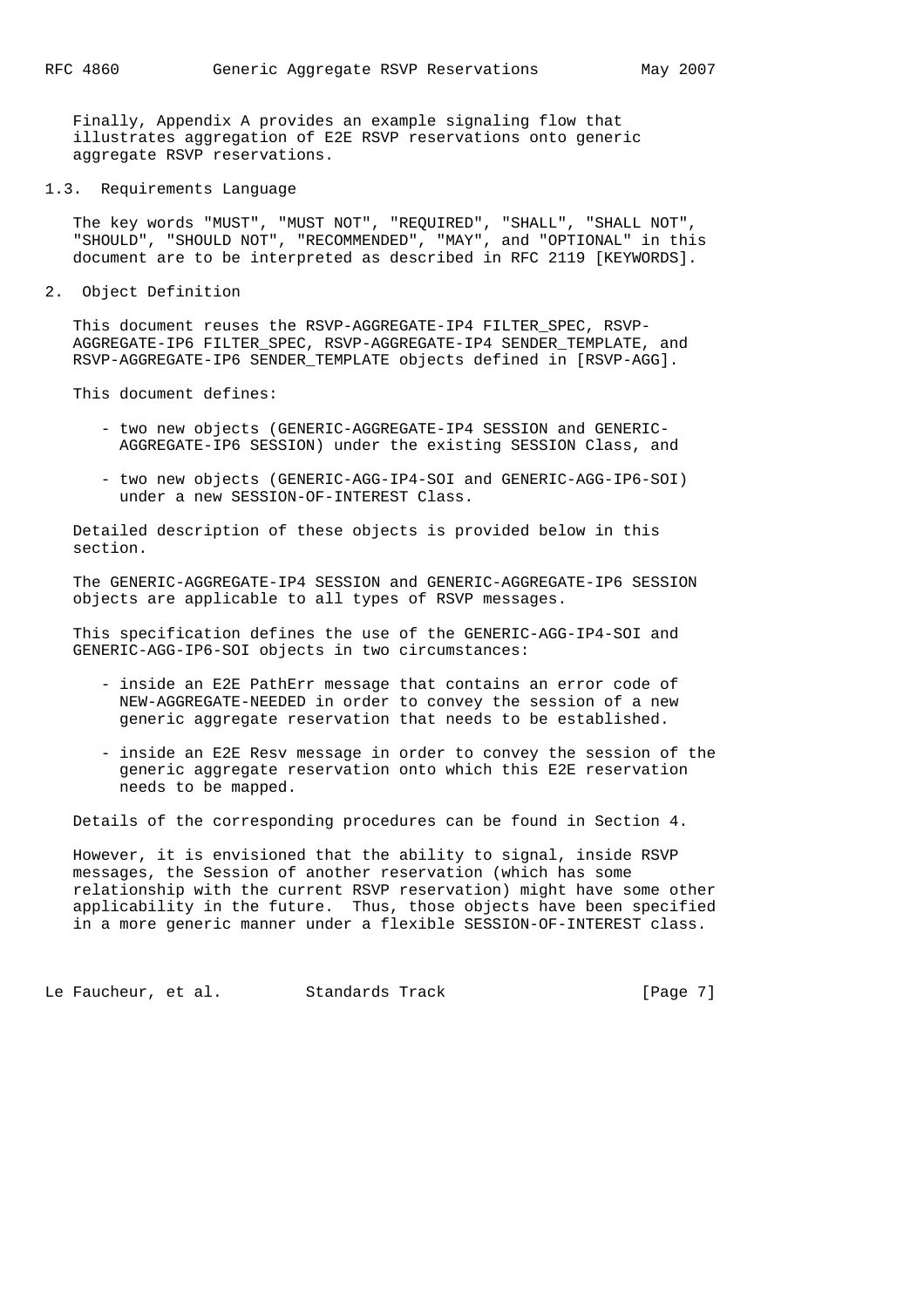All the new objects defined in this document are optional with respect to RSVP so that general RSVP implementations that are not concerned with generic aggregate reservations do not have to support these objects. RSVP routers supporting generic aggregate IPv4 or IPv6 reservations MUST support the GENERIC-AGGREGATE-IP4 SESSION object or the GENERIC-AGGREGATE-IP6 SESSION object, respectively. RSVP routers supporting RSVP aggregation over generic aggregate IPv4 or IPv6 reservations MUST support the GENERIC-AGG-IP4-SOI object or GENERIC-AGG-IP6-SOI object, respectively.

#### 2.1. SESSION Class

| O GENERIC-AGGREGATE-IP4 SESSION object: |  |
|-----------------------------------------|--|
| $Class = 1 (SESSION)$                   |  |
| $C-Tvpe = 17$                           |  |

|          | 8        | 23 24<br>15 16             |  |
|----------|----------|----------------------------|--|
|          |          | IPv4 DestAddress (4 bytes) |  |
| Reserved | Flaqs    | PHB-ID                     |  |
|          | Reserved | vDstPort                   |  |
|          |          | Extended vDstPort          |  |
|          |          | 23 24<br>1516              |  |

IPv4 DestAddress (IPv4 Destination Address)

IPv4 address of the receiver (or Deaggregator).

Reserved

 An 8-bit field. All bits MUST be set to 0 on transmit. This field MUST be ignored on receipt.

#### Flags

 An 8-bit field. The content and processing of this field are the same as for the Flags field of the IPv4/UDP SESSION object (see [RSVP]).

Le Faucheur, et al. Standards Track [Page 8]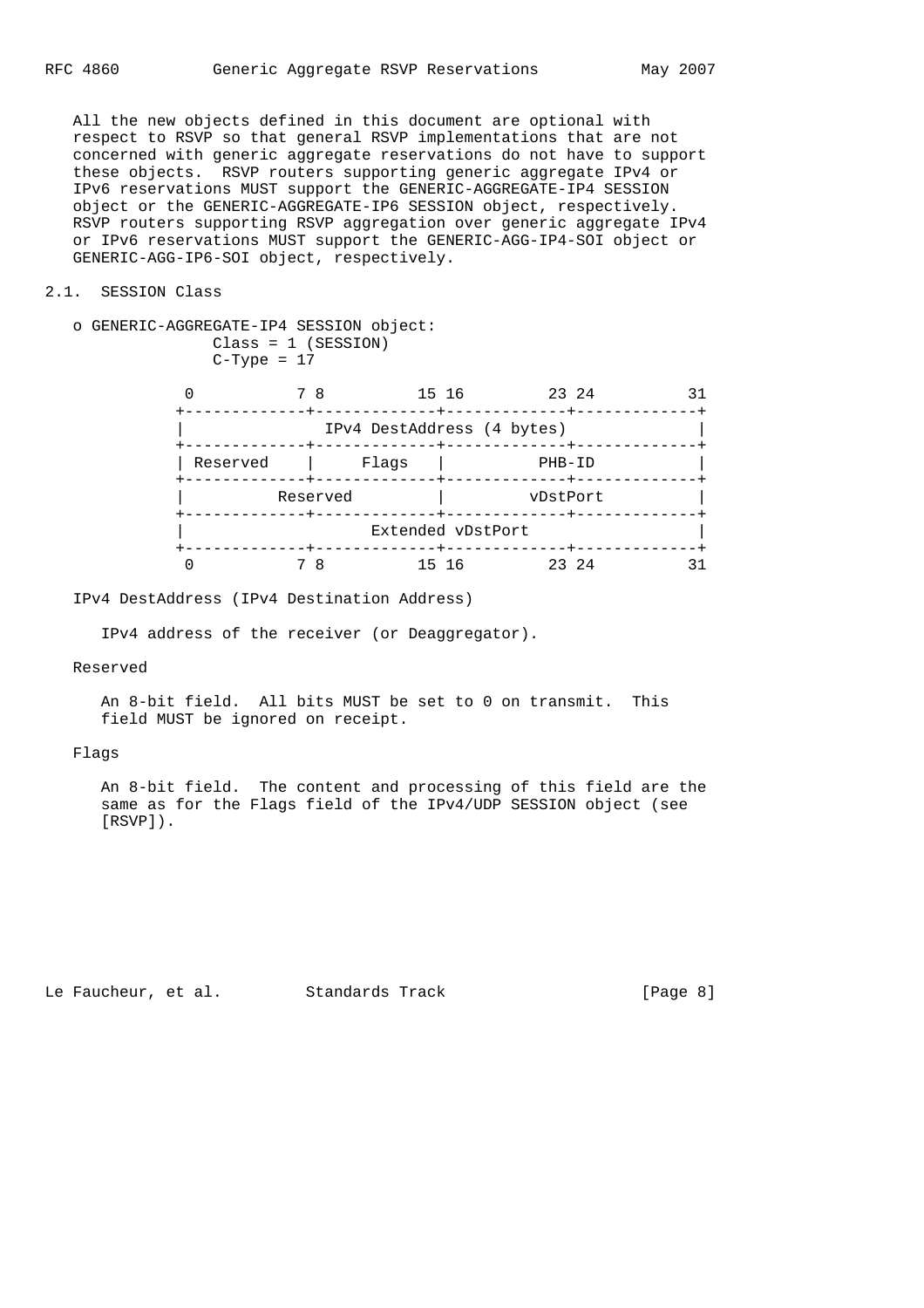PHB-ID (Per Hop Behavior Identification Code)

 A 16-bit field containing the Per Hop Behavior Identification Code of the PHB, or of the set of PHBs, from which Diffserv resources are to be reserved. This field MUST be encoded as specified in Section 2 of [PHB-ID].

Reserved

 A 16-bit field. All bits MUST be set to 0 on transmit. This field MUST be ignored on receipt.

VDstPort (Virtual Destination Port)

 A 16-bit identifier used in the SESSION that remains constant over the life of the generic aggregate reservation.

Extended vDstPort (Extended Virtual Destination Port)

 A 32-bit identifier used in the SESSION that remains constant over the life of the generic aggregate reservation. A sender (or Aggregator) that wishes to narrow the scope of a SESSION to the sender-receiver pair (or Aggregator-Deaggregator pair) SHOULD place its IPv4 address here as a network unique identifier. A sender (or Aggregator) that wishes to use a common session with other senders (or Aggregators) in order to use a shared reservation across senders (or Aggregators) MUST set this field to all zeros.

 o GENERIC-AGGREGATE-IP6 SESSION object: Class = 1 (SESSION)  $C-Type = 18$ 

Le Faucheur, et al. Standards Track [Page 9]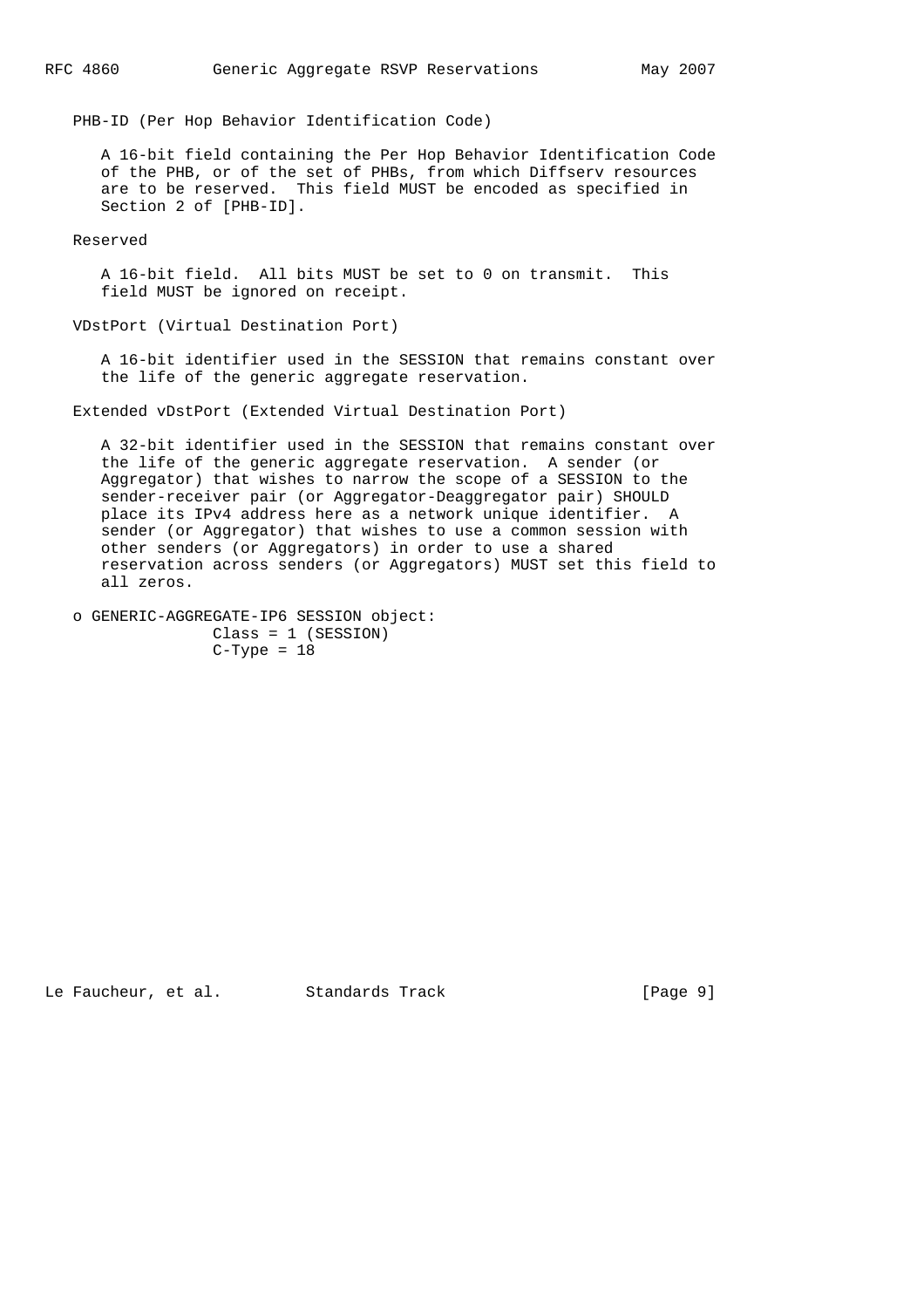

IPv6 DestAddress (IPv6 Destination Address)

IPv6 address of the receiver (or Deaggregator).

#### Reserved

 An 8-bit field. All bits MUST be set to 0 on transmit. This field MUST be ignored on receipt.

#### Flags

 An 8-bit field. The content and processing of this field are the same as for the Flags field of the IPv6/UDP SESSION object (see [RSVP]).

PHB-ID (Per Hop Behavior Identification Code)

 A 16-bit field containing the Per Hop Behavior Identification Code of the PHB, or of the set of PHBs, from which Diffserv resources are to be reserved. This field MUST be encoded as specified in Section 2 of [PHB-ID].

Le Faucheur, et al. Standards Track [Page 10]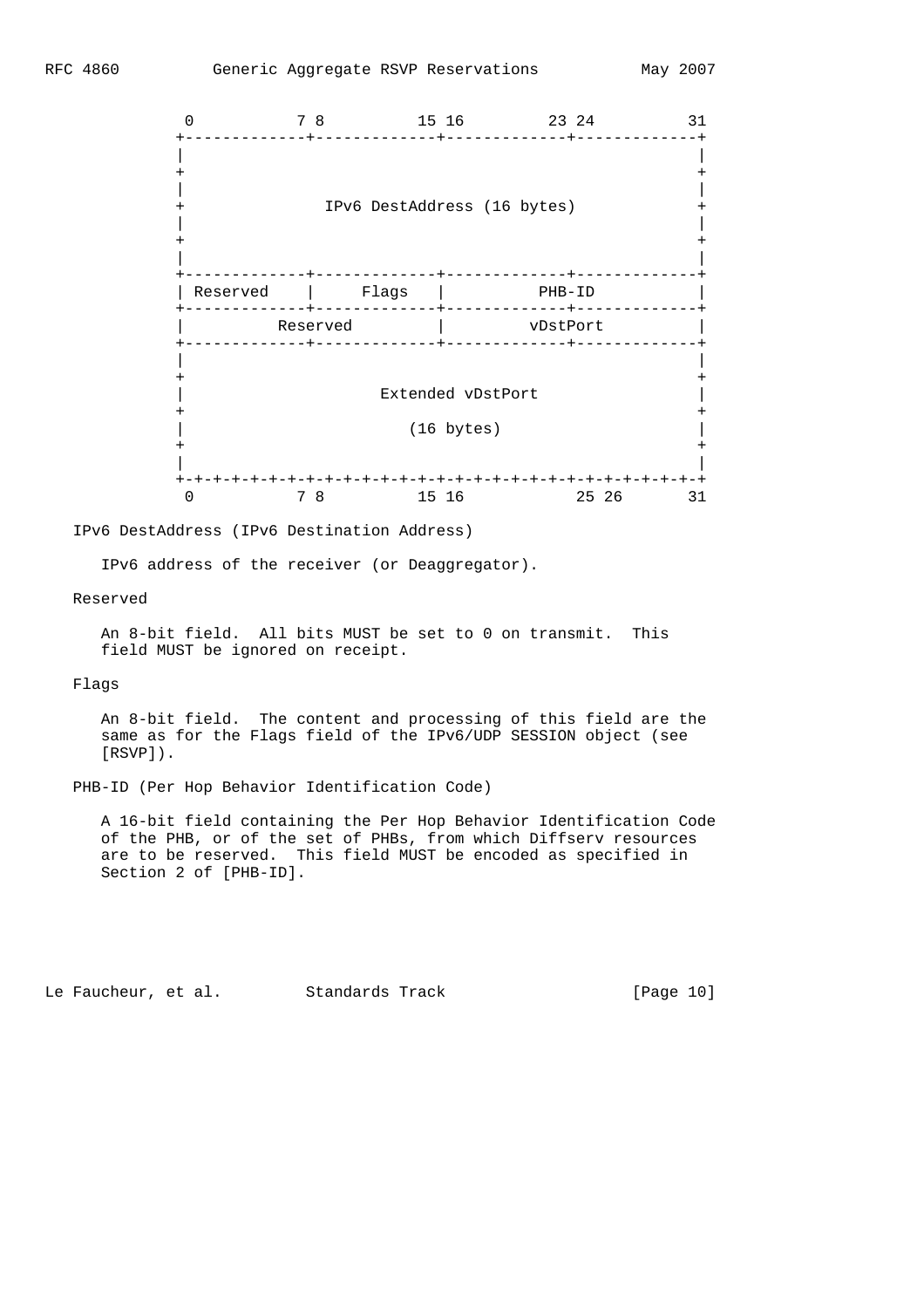Reserved

 A 16-bit field. All bits MUST be set to 0 on transmit. This field MUST be ignored on receipt.

VDstPort (Virtual Destination Port)

 A 16-bit identifier used in the SESSION that remains constant over the life of the generic aggregate reservation.

Extended vDstPort (Extended Virtual Destination Port)

 A 128-bit identifier used in the SESSION that remains constant over the life of the generic aggregate reservation. A sender (or Aggregator) that wishes to narrow the scope of a SESSION to the sender-receiver pair (or Aggregator-Deaggregator pair) SHOULD place its IPv6 address here as a network unique identifier. A sender (or Aggregator) that wishes to use a common session with other senders (or Aggregators) in order to use a shared reservation across senders (or Aggregators) MUST set this field to all zeros.

#### 2.2. SESSION-OF-INTEREST (SOI) Class

 o GENERIC-AGG-IP4-SOI object:  $Class = 132$  $C-Type = 1$ 

|  | 15 16                                             |                  | 23 24      |              |
|--|---------------------------------------------------|------------------|------------|--------------|
|  | Length (bytes)                                    | SOI<br>Class-Num | SOI C-Type | GEN-AGG-IP4- |
|  | Content of a GENERIC-AGGREGATE-IP4 SESSION Object |                  |            |              |

Content of a GENERIC-AGGREGATE-IP4 SESSION Object:

 This field contains a copy of the SESSION object of the session that is of interest for the reservation. In the case of a GENERIC-AGG-IP4-SOI, the session of interest conveyed in this field is a GENERIC-AGGREGATE-IP4 SESSION.

Le Faucheur, et al. Standards Track [Page 11]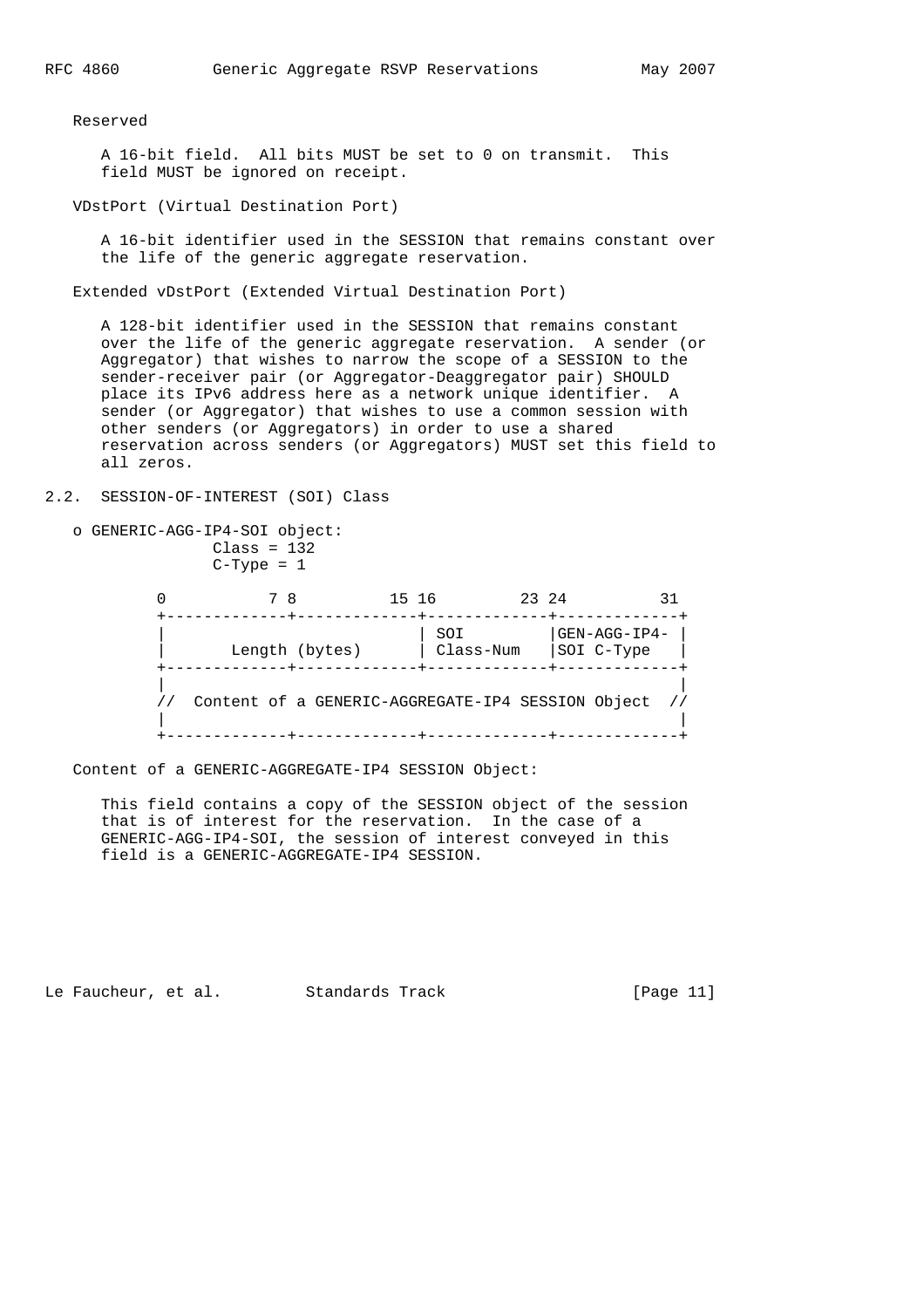| o GENERIC-AGG-IP6-SOI object: |    |                |                                                   |                            |
|-------------------------------|----|----------------|---------------------------------------------------|----------------------------|
|                               | 78 | 15 16          | 23 24                                             | 31                         |
|                               |    | Length (bytes) | SOI<br>Class-Num                                  | GEN-AGG-IP6-<br>SOI C-Type |
|                               |    |                | Content of a GENERIC-AGGREGATE-IP6 SESSION Object |                            |

Content of a GENERIC-AGGREGATE-IP6 SESSION Object:

 This field contains a copy of the SESSION object of the session that is of interest for the reservation. In the case of a GENERIC-AGG-IP6-SOI, the session of interest conveyed in this field is a GENERIC-AGGREGATE-IP6 SESSION.

 For example, if a SESSION-OF-INTEREST object is used inside an E2E Resv message (as per the procedures defined in Section 4) to indicate which generic aggregate IPv4 session the E2E reservation is to be mapped onto, then the GENERIC-AGG-IP4-SOI object will be used, and it will be encoded like this:

|          | 7 8            | 15 16                      | 23 24  |                               | 31 |
|----------|----------------|----------------------------|--------|-------------------------------|----|
|          | Length (bytes) | SOI<br>Class-Num           |        | $GEN-AGG-IP4-$<br> SOI C-Type |    |
|          |                | IPv4 DestAddress (4 bytes) |        |                               |    |
| Reserved | Flags          |                            | PHB-ID |                               |    |
|          | Reserved       |                            |        | vDstPort                      |    |
|          |                | Extended vDstPort          |        |                               |    |
|          | -8             | -16<br>15.                 | 23 24  |                               | 31 |

 Note that a SESSION-OF-INTEREST object is not a SESSION object in itself. It does not replace the SESSION object in RSVP messages. It does not modify the usage of the SESSION object in RSVP messages. It simply allows conveying the Session of another RSVP reservation inside RSVP signaling messages, for some particular purposes. In the context of this document, it is used to convey, inside an E2E RSVP

Le Faucheur, et al. Standards Track [Page 12]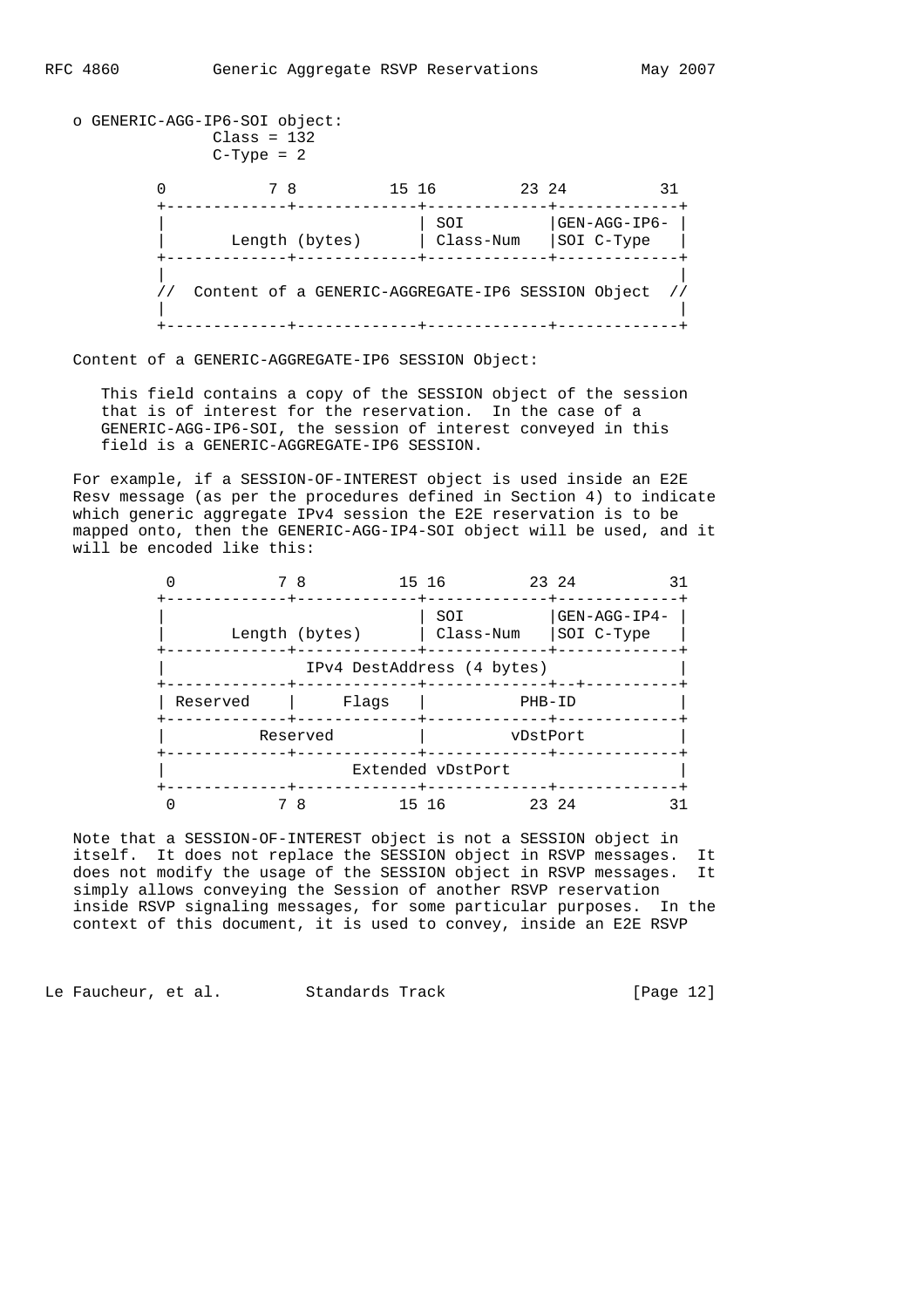message pertaining to an end-to-end reservation, the Session of a generic aggregate reservation associated with the E2E reservation. Details for the corresponding procedures are specified in Section 4.

3. Processing Rules for Handling Generic Aggregate RSVP Reservations

 This section presents extensions to the processing of RSVP messages required by [RSVP] and presented in [RSVP-PROCESS]. These extensions are required in order to properly process the GENERIC-AGGREGATE-IP4 or GENERIC-AGGREGATE-IP6 SESSION object and the RSVP-AGGREGATE-IP4 or RSVP-AGGREGATE-IP6 FILTER\_SPEC object. Values for referenced error codes can be found in [RSVP]. As with the other RSVP documents, values for internally reported (API) errors are not defined.

 When referring to the new GENERIC-AGGREGATE-IP4 and GENERIC- AGGREGATE-IP6 SESSION objects, IP version will not be included, and they will be referred to simply as GENERIC-AGGREGATE SESSION, unless a specific distinction between IPv4 and IPv6 is being made.

 When referring to the [RSVP-AGG] RSVP-AGGREGATE-IP4 and RSVP- AGGREGATE-IP6 SESSION, FILTER\_SPEC, and SENDER\_TEMPLATE objects, IP version will not be included, and they will be referred to simply as RSVP-AGGREGATE, unless a specific distinction between IPv4 and IPv6 is being made.

3.1. Extensions to Path and Resv Processing

The following PATH message processing changes are defined:

- o When a session is defined using the GENERIC-AGGREGATE SESSION object, only the [RSVP-AGG] RSVP-AGGREGATE SENDER\_TEMPLATE may be used. When this condition is violated in a PATH message received by an RSVP end-station, the RSVP end-station SHOULD report a "Conflicting C-Type" API error to the application. When this condition is violated in a PATH message received by an RSVP router, the RSVP router MUST consider this as a message formatting error.
- o For PATH messages that contain the GENERIC-AGGREGATE SESSION object, the VDstPort value, the Extended VDstPort value, and the PHB-ID value should be recorded (in addition to the destination/Deaggregator address and source/Aggregator address). These values form part of the recorded state of the session. The PHB-ID may need to be passed to traffic control; however the vDstPort and Extended VDstPort are not passed to traffic control since they do not appear inside the data packets of the corresponding reservation.

Le Faucheur, et al. Standards Track [Page 13]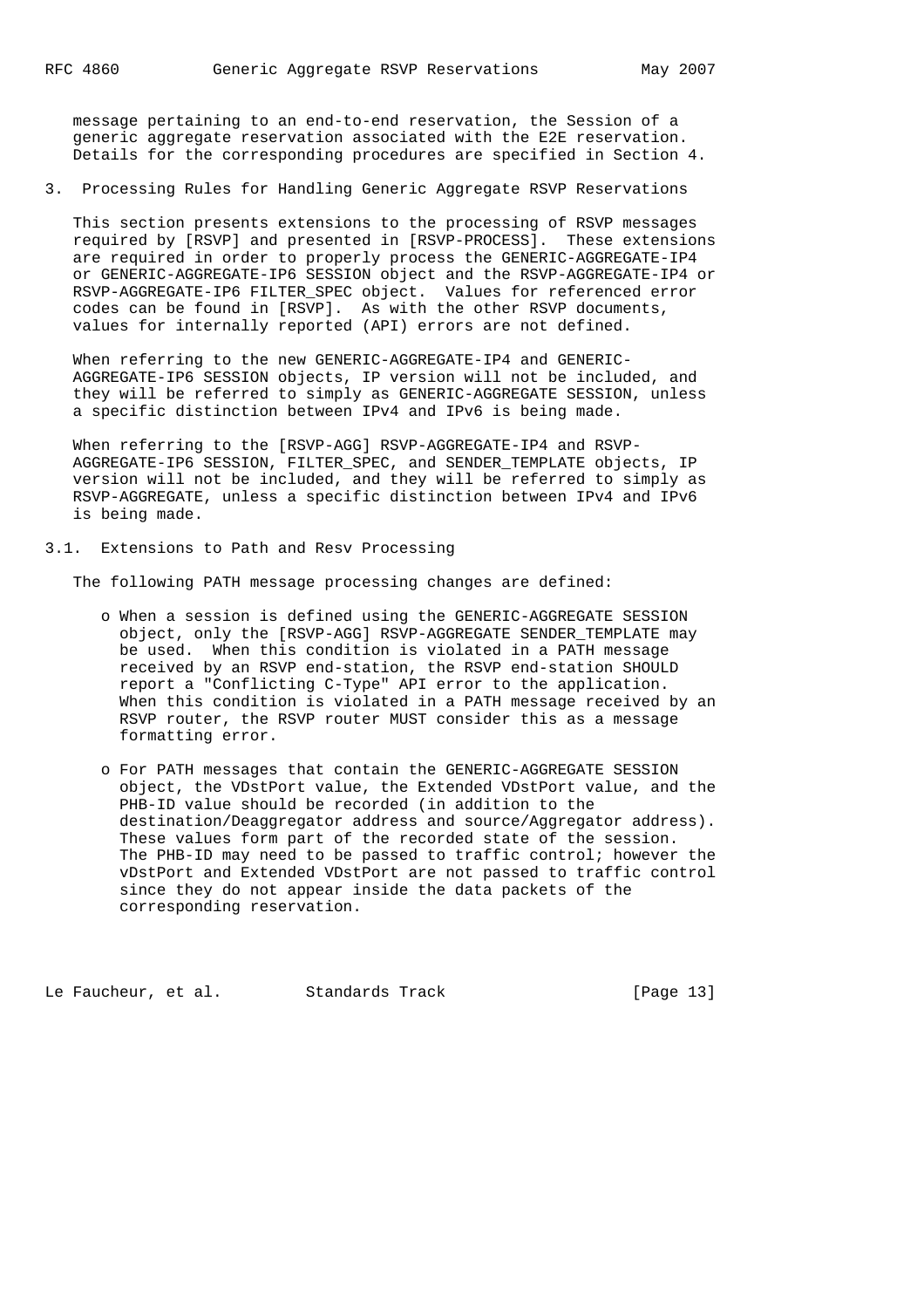The following changes to RESV message processing are defined:

- o When a RESV message contains a [RSVP-AGG] RSVP-AGGREGATE FILTER\_SPEC, the session MUST be defined using either the RSVP- AGGREGATE SESSION object (as per [RSVP-AGG]) or the GENERIC- AGGREGATE SESSION object (as per this document). If this condition is not met, an RSVP router or end-station MUST consider that there is a message formatting error.
- o When the RSVP-AGGREGATE FILTER\_SPEC is used and the SESSION type is GENERIC-AGGREGATE, each node uses data classifiers as per the following:
	- \* to perform Diffserv classification the node MUST rely on the Diffserv data classifier based on the DSCP only. The relevant DSCP value(s) are those that are associated with the PHB-ID of the generic aggregate reservation.
	- \* If the node also needs to perform fine-grain classification (for example, to perform fine-grain input policing at a trust boundary) then the node MUST create a data classifier described by the 3-tuple <DestAddress, SrcAddress, DSCP>.

 The relevant DSCP value(s) are those that are associated with the PHB-ID of the generic aggregate reservation.

 Note that if multiple generic aggregate reservations are established with different Virtual Destination Ports (and/or different Extended Virtual Destination Ports) but with the same <DestAddress, SrcAddress, PHB-ID>, then those cannot be distinguished by the classifier. If the router is using the classifier for policing purposes, the router will therefore police those together and MUST program the policing rate to the sum of the reserved rate across all the corresponding reservations.

4. Procedures for Aggregation over Generic Aggregate RSVP Reservations

 The procedures for aggregation of E2E reservations over generic aggregate RSVP reservations are the same as the procedures specified in [RSVP-AGG] with the exceptions of the procedure changes listed in this section.

 As specified in [RSVP-AGG], the Deaggregator is responsible for mapping a given E2E reservation on a given aggregate reservation. The Deaggregator requests establishment of a new aggregate reservation by sending to the Aggregator an E2E PathErr message with an error code of NEW-AGGREGATE-NEEDED. In [RSVP-AGG], the

Le Faucheur, et al. Standards Track [Page 14]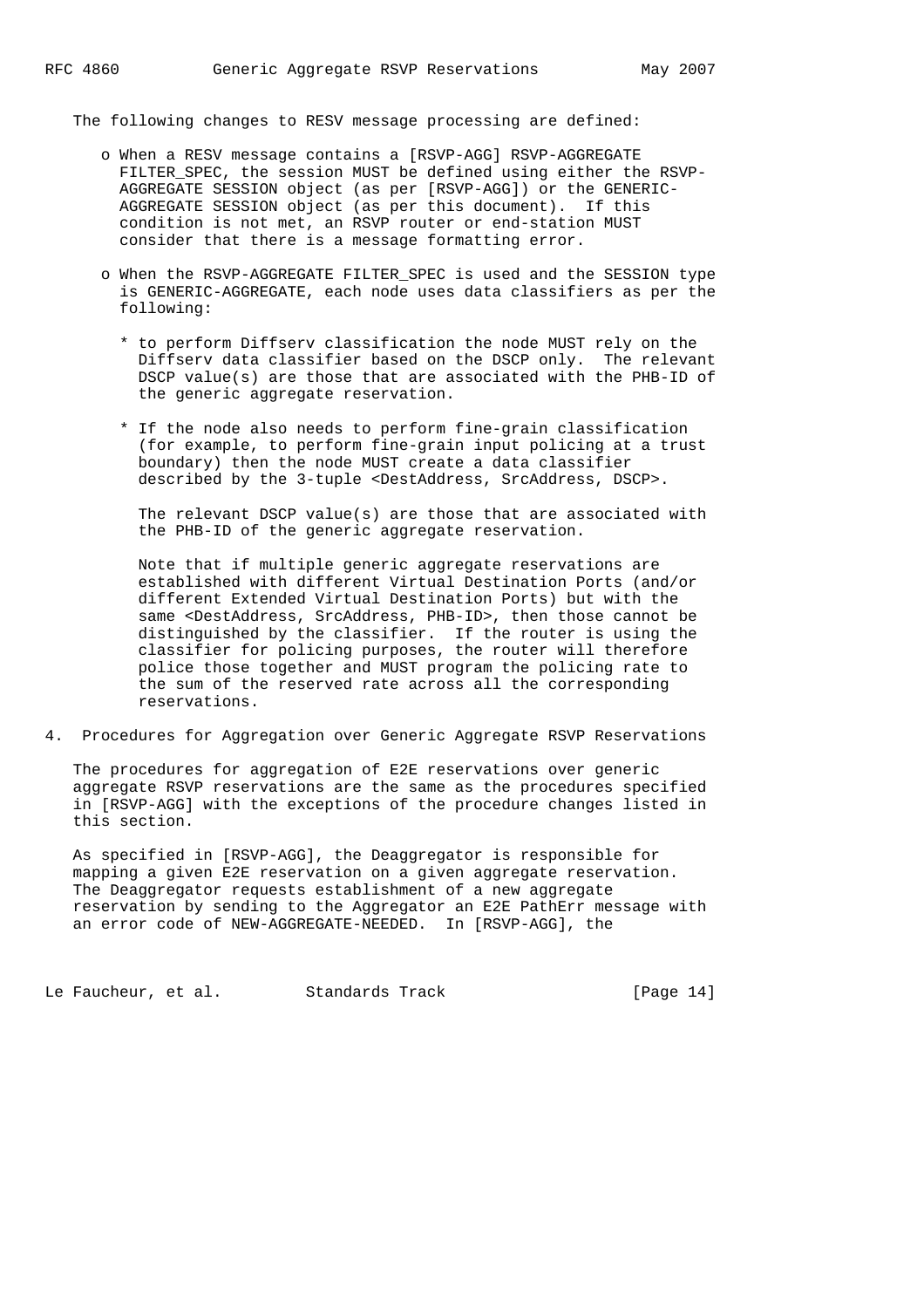Deaggregator conveys the DSCP of the new requested aggregate reservation by including a DCLASS Object in the E2E PathErr and encoding the corresponding DSCP inside. This document modifies and extends this procedure. The Deaggregator MUST include in the E2E PathErr message a SESSION-OF-INTEREST object that contains the GENERIC-AGGREGATE SESSION to be used for establishment of the requested generic aggregate reservation. Since this GENERIC- AGGREGATE SESSION contains the PHB-ID, the DCLASS object need not be included in the PathErr message.

 Note that the Deaggregator can easily ensure that different Aggregators use different sessions for their Aggregate Path towards a given Deaggregator. This is because the Deaggregator can easily select VDstPort and/or Extended VDstPort numbers which are different for each Aggregator (for example, by using the Aggregator address as the Extended VDstPort) and can communicate those inside the GENERIC- AGGREGATE SESSION included in the SESSION-OF-INTEREST object. This provides an easy solution to establish separate reservations from every Aggregator to a given Deaggregator. Conversely, if reservation sharing were needed across multiple Aggregators, the Deaggregator could facilitate this by allocating the same VDstPort and Extended VDstPort to the multiple Aggregators, and thus including the same GENERIC-AGGREGATE SESSION inside the SESSION-OF-INTEREST object in the E2E PathErr messages sent to these Aggregators. The Aggregators could then all establish an Aggregate Path with the same GENERIC- AGGREGATE SESSION.

 Therefore, various sharing scenarios can easily be supported. Policies followed by the Deaggregator to determine which Aggregators need shared or separate reservations are beyond the scope of this document.

 The Deaggregator MAY also include in the E2E PathErr message (with an error code of NEW-AGGREGATE-NEEDED) additional RSVP objects which are to be used for establishment of the newly needed generic aggregate reservation. For example, the Deaggregator MAY include in the E2E PathErr an RSVP Signaled Preemption Priority Policy Element (as specified in [RSVP-PREEMP]).

 The [RSVP-AGG] procedures for processing of an E2E PathErr message received with an error code of NEW-AGGREGATE-NEEDED by the Aggregator are extended correspondingly. On receipt of such a message containing a SESSION-OF-INTEREST object, the Aggregator MUST trigger establishment of a generic aggregate reservation. In particular, it MUST start sending aggregate Path messages with the GENERIC-AGGREGATE SESSION found in the received SESSION-OF-INTEREST object. When an RSVP Signaled Preemption Priority Policy Element is contained in the received E2E PathErr message, the Aggregator MUST include this object

Le Faucheur, et al. Standards Track [Page 15]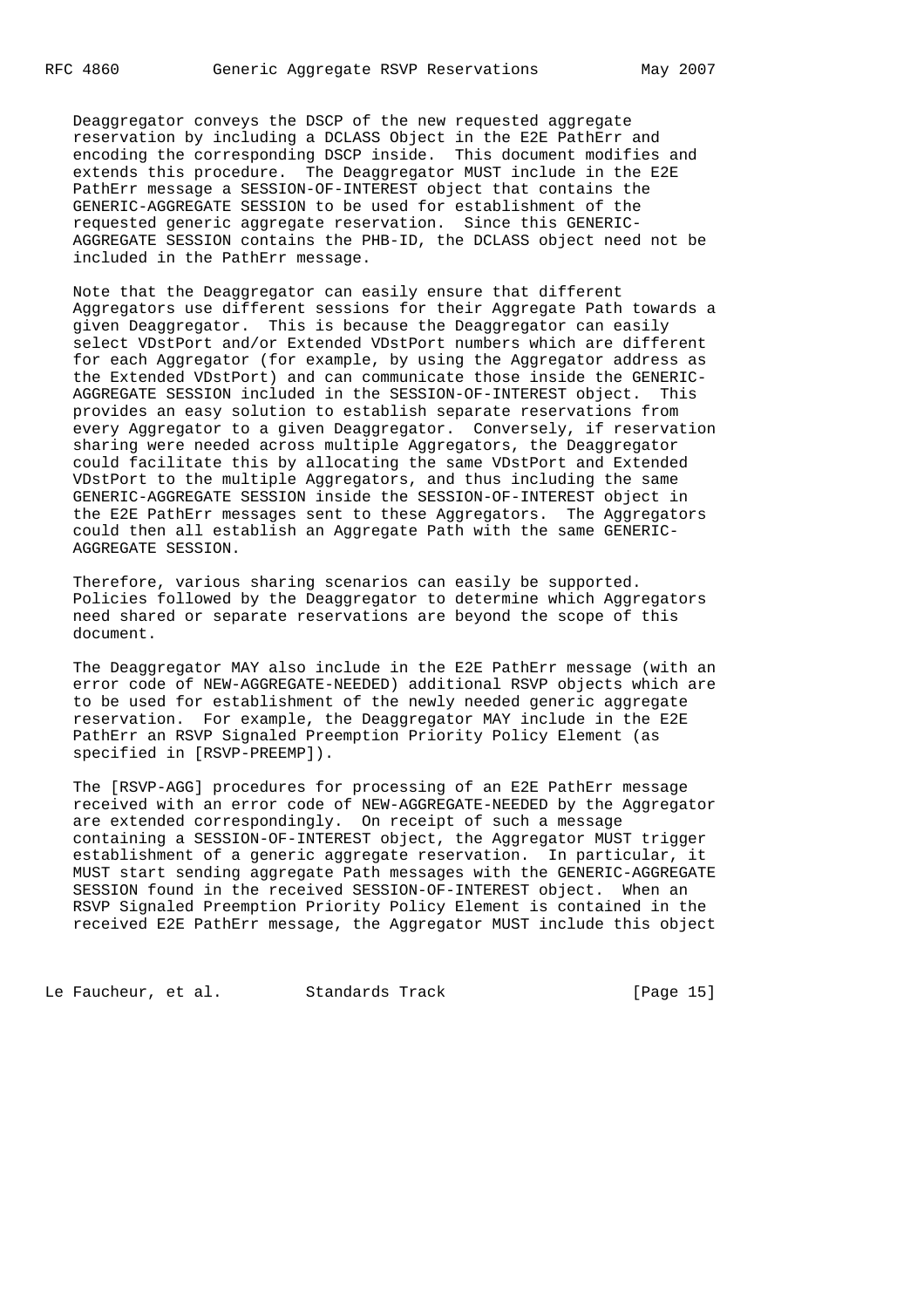in the Aggregate Path for the corresponding generic aggregate reservation. When other additional objects are contained in the received E2E PathErr message and those can be unambiguously interpreted as related to the new needed generic aggregate reservation (as opposed to related to the E2E reservation), the Aggregator SHOULD include those in the Aggregate Path for the corresponding generic aggregate reservation. The Aggregator MUST use as the Source Address (i.e., as the Aggregator Address in the Sender- Template) for the generic aggregate reservation, the address it uses to identify itself as the PHOP (RSVP previous hop) when forwarding the E2E Path messages corresponding to the E2E PathErr message.

 The Deaggregator follows the same procedures as described in [RSVP-AGG] for establishing, maintaining and clearing the aggregate Resv state. However, a Deaggregator behaving according to the present specification MUST use the generic aggregate reservations and hence use the GENERIC-AGGREGATE SESSION specified earlier in this document.

 This document also modifies the procedures of [RSVP-AGG] related to exchange of E2E Resv messages between Deaggregator and Aggregator. The Deaggregator MUST include the new SESSION-OF-INTEREST object in the E2E Resv message, in order to indicate to the Aggregator the generic aggregate session to map a given E2E reservation onto. Again, since the GENERIC-AGGREGATE SESSION (included in the SESSION- OF-INTEREST object) contains the PHB-ID, the DCLASS object need not be included in the E2E Resv message. The Aggregator MUST interpret the SESSION-OF-INTEREST object in the E2E Resv as indicating which generic aggregate reservation session the corresponding E2E reservation is mapped onto. The Aggregator MUST not include the SESSION-OF-INTEREST object when sending an E2E Resv upstream towards the sender.

 Based on relevant policy, the Deaggregator may decide at some point that an aggregate reservation is no longer needed and should be torn down. In that case, the Deaggregator MUST send an aggregate ResvTear. On receipt of the aggregate ResvTear, the Aggregator SHOULD send an aggregate PathTear (unless the relevant policy instructs the Aggregator to do otherwise or to wait for some time before doing so, for example in order to speed up potential re establishment of the aggregate reservation in the future).

 [RSVP-AGG] describes how the Aggregator and Deaggregator can communicate their respective identities to each other. For example, the Aggregator includes one of its IP addresses in the RSVP HOP object in the E2E Path that is transmitted downstream and received by the Deaggregator once it traversed the aggregation region. Similarly, the Deaggregator identifies itself to the Aggregator by

Le Faucheur, et al. Standards Track [Page 16]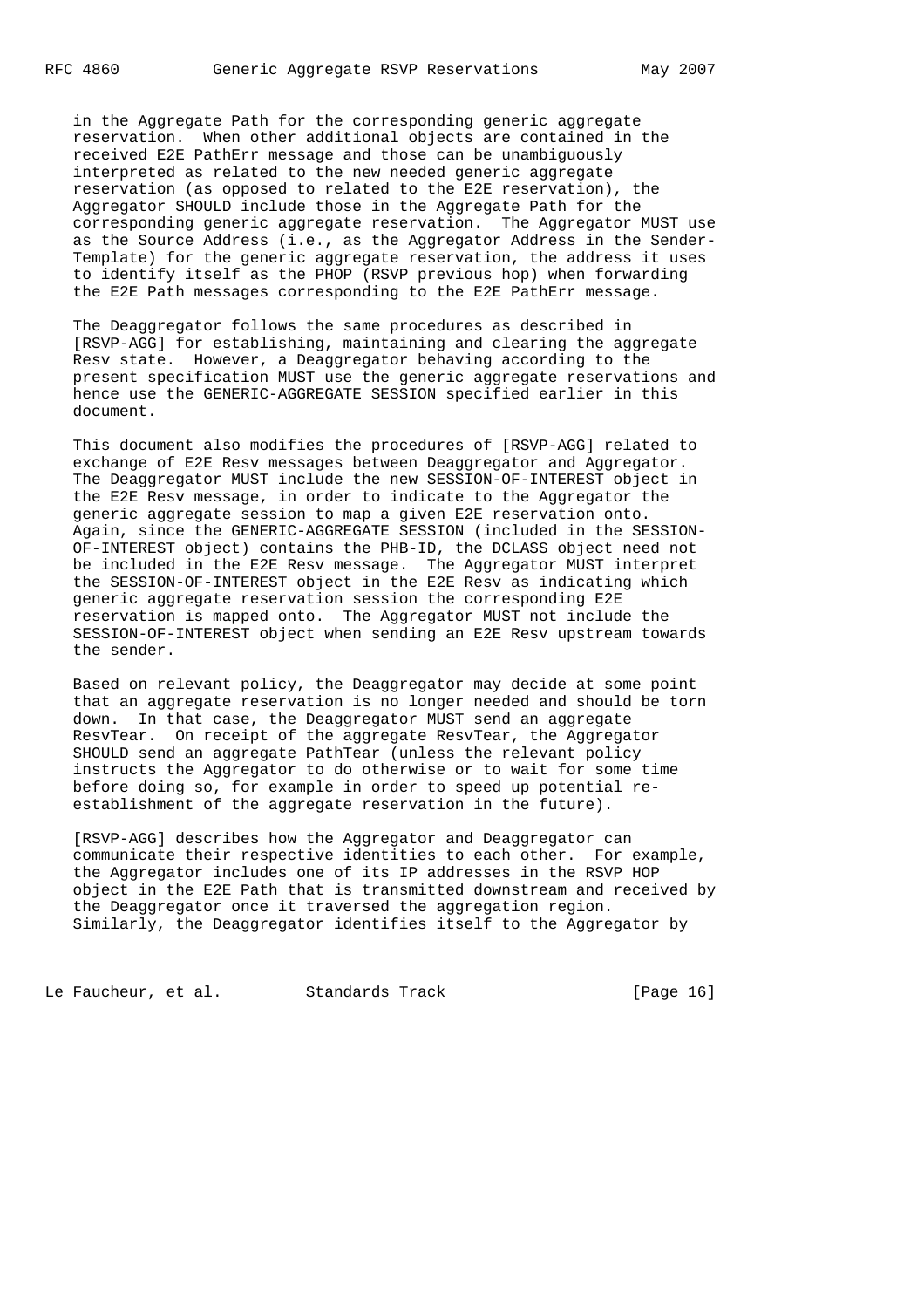including one of its IP addresses in various fields, including the ERROR SPECIFICATION of the E2E PathErr message (containing the NEW- AGGREGATE-NEEDED Error Code) and in the RSVP HOP object of the E2E Resv message. However, [RSVP-AGG] does not discuss which IP addresses are to be selected by the Aggregator and Deaggregator for such purposes. Because these addresses are intended to identify the Aggregator and Deaggregator and not to identify any specific interface on these devices, this document RECOMMENDS that the Aggregator and Deaggregator SHOULD use interface-independent addresses (for example, a loopback address) whenever they communicate their respective identities to each other. This ensures that respective identification of the Aggregator and Deaggregator is not impacted by any interface state change on these devices. In turn, this results in more stable operations and considerably reduced RSVP signaling in the aggregation region. For example, if interface independent addresses are used by the Aggregator and the Deaggregator, then a failure of an interface on these devices may simply result in the rerouting of a given generic aggregate reservation, but will not result in the generic aggregate reservation having to be torn down and another one established. Moreover, it will not result in a change of mapping of E2E reservations on generic aggregate reservations (assuming the Aggregator and Deaggregator still have reachability after the failure, and the Aggregator and Deaggregator are still on the shortest path to the destination).

 However, when identifying themselves to real RSVP neighbors (i.e., neighbors that are not on the other side of the aggregation region), the Aggregator and Deaggregator SHOULD continue using interface dependent addresses as per regular [RSVP] procedures. This applies for example when the Aggregator identifies itself downstream as a PHOP for the generic aggregate reservation or identifies itself upstream as a NHOP (RSVP next hop) for an E2E reservation. This also applies when the Deaggregator identifies itself downstream as a PHOP for the E2E reservation or identifies itself upstream as a NHOP for the generic aggregate reservation. As part of the processing of generic aggregate reservations, interior routers (i.e., routers within the aggregation region) SHOULD continue using interface dependent addresses as per regular [RSVP] procedures.

More generally, within the aggregation region (i.e., between Aggregator and Deaggregator) the operation of RSVP should be modeled with the notion that E2E reservations are mapped to aggregate reservations and are no longer tied to physical interfaces (as was the case with regular RSVP). However, generic aggregate reservations (within the aggregation region) as well as E2E reservations (outside the aggregation region) retain the model of regular RVSP and remain tied to physical interfaces.

Le Faucheur, et al. Standards Track [Page 17]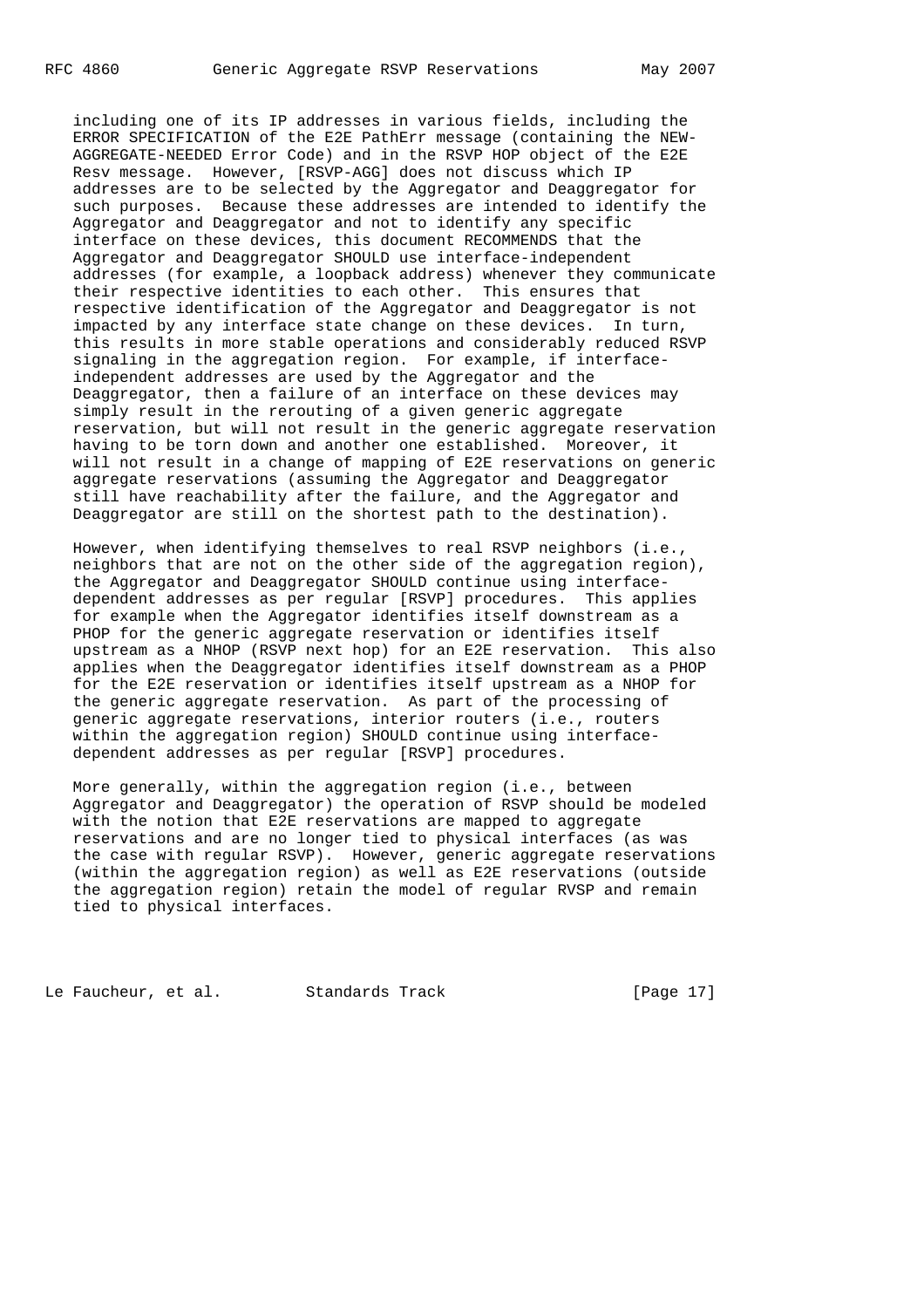As discussed above, generic aggregate reservations may be established edge-to-edge as a result of the establishment of E2E reservations (from outside the aggregation region) that are to be aggregated over the aggregation region. However, generic aggregate reservations may also be used end-to-end by end-systems directly attached to a Diffserv domain, such as Public Switched Telephone Network (PSTN) gateways. In that case, the generic aggregate reservations may be established by the end-systems in response to application-level triggers such as voice call signaling. Alternatively, generic aggregate reservations may also be used edge-to-edge to manage bandwidth in a Diffserv cloud even if RSVP is not used end-to-end. A simple example of such a usage would be the static configuration of a generic aggregate reservation for a certain bandwidth for traffic from an ingress (Aggregator) router to an egress (Deaggregator) router.

 In this case, the establishment of the generic aggregate reservations is controlled by configuration on the Aggregator and on the Deaggregator. Configuration on the Aggregator triggers generation of the aggregate Path message and provides sufficient information to the Aggregator to derive the content of the GENERIC-AGGREGATE SESSION object. This would typically include Deaggregator IP address, PHB-ID and possibly VDstPort. Configuration on the Deaggregator would instruct the Deaggregator to respond to a received generic aggregate Path message and would provide sufficient information to the Deaggregator to control the reservation. This may include bandwidth to be reserved by the Deaggregator (for a given <Deaggregator, PHB-ID, VDstPort> tuple).

 In the absence of E2E microflow reservations, the Aggregator can use a variety of policies to set the DSCP of packets passing into the aggregation region and how they are mapped onto generic aggregate reservations, thus determining whether they gain access to the resources reserved by the aggregate reservation. These policies are a matter of local configuration, as is typical for a device at the edge of a Diffserv cloud.

Le Faucheur, et al. Standards Track [Page 18]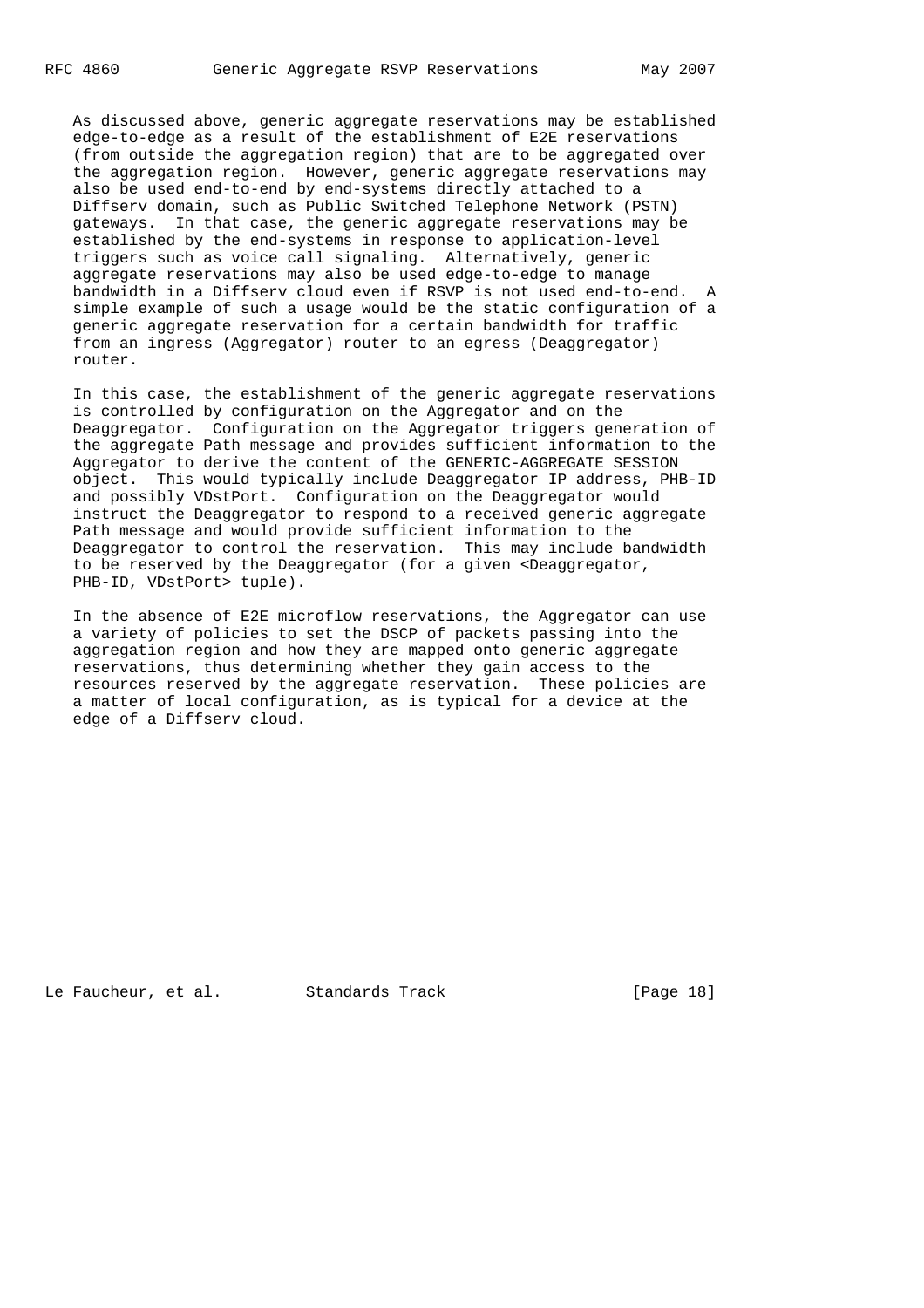5. Example Usage Of Multiple Generic Aggregate Reservations per PHB from a Given Aggregator to a Given Deaggregator

 Let us consider the environment depicted in Figure 2 below. RSVP aggregation is used to support E2E reservations between Cloud-1, Cloud-2, and Cloud-3.



Figure 2 : Example Usage of Generic Aggregate IP Reservations

Let us assume that:

- o The E2E reservations from Cloud-1 to Cloud-3 have a preemption of either P1 or P2.
- o The E2E reservations from Cloud-2 to Cloud-3 have a preemption of either P1 or P2.
- o The E2E reservations are only for Voice (which needs to be treated in the aggregation region using the EF -Expedited Forwarding- PHB).
- o Traffic from the E2E reservations is encapsulated in aggregate IP reservations from Aggregator to Deaggregator using Generic Routing Encapsulation [GRE] tunneling.

 Then, the following generic aggregate RSVP reservations may be established from Agg-Deag-1 to Agg-Deag-3 for aggregation of the end to-end RSVP reservations:

 (1) A first generic aggregate reservation for aggregation of Voice reservations from Cloud-1 to Cloud-3 requiring use of P1:

Le Faucheur, et al. Standards Track [Page 19]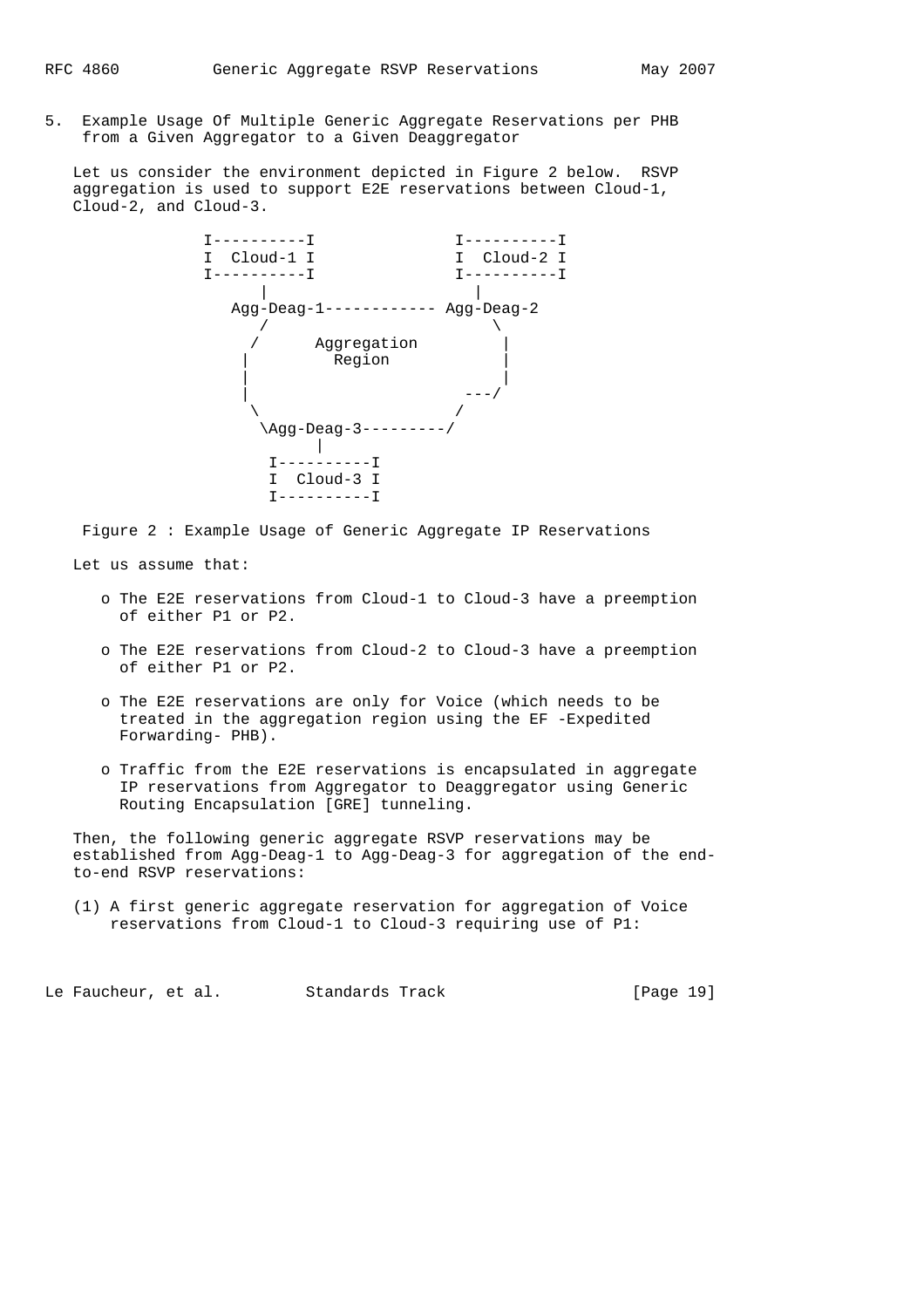- \* GENERIC-AGGREGATE-IP4 SESSION: IPv4 DestAddress = Agg-Deag-3 vDstPort = V1  $PHB-ID = EF$ Extended VDstPort = Agg-Deag-1
- \* STYLE = FF or SE
- \* IPv4/GPI FILTER\_SPEC: IPv4 SrcAddress = Agg-Deag-1
- \* POLICY\_DATA (PREEMPTION\_PRI) = P1
- (2) A second generic aggregate reservation for aggregation of Voice reservations from Cloud-1 to Cloud-3 requiring use of P2:
	- \* GENERIC-AGGREGATE-IP4 SESSION: IPv4 DestAddress = Agg-Deag-3 vDstPort = V2  $PHB-ID = EF$ Extended VDstPort = Agg-Deag-1
	- \* STYLE = FF or SE
	- \* IPv4/GPI FILTER\_SPEC: IPv4 SrcAddress = Agg-Deag-1
	- \* POLICY\_DATA (PREEMPTION\_PRI) = P2

 where V1 and V2 are arbitrary VDstPort values picked by Agg- Deag-3.

 The following generic aggregate RSVP reservations may be established from Agg-Deag-2 to Agg-Deag-3 for aggregation of the end-to-end RSVP reservations:

- (3) A third generic aggregate reservation for aggregation of Voice reservations from Cloud-2 to Cloud-3 requiring use of P1:
	- \* GENERIC-AGGREGATE-IP4 SESSION: IPv4 DestAddress = Agg-Deag-3 vDstPort = V3  $PHB-ID = EF$ Extended VDstPort = Agg-Deag-2
	- \* STYLE = FF or SE

Le Faucheur, et al. Standards Track [Page 20]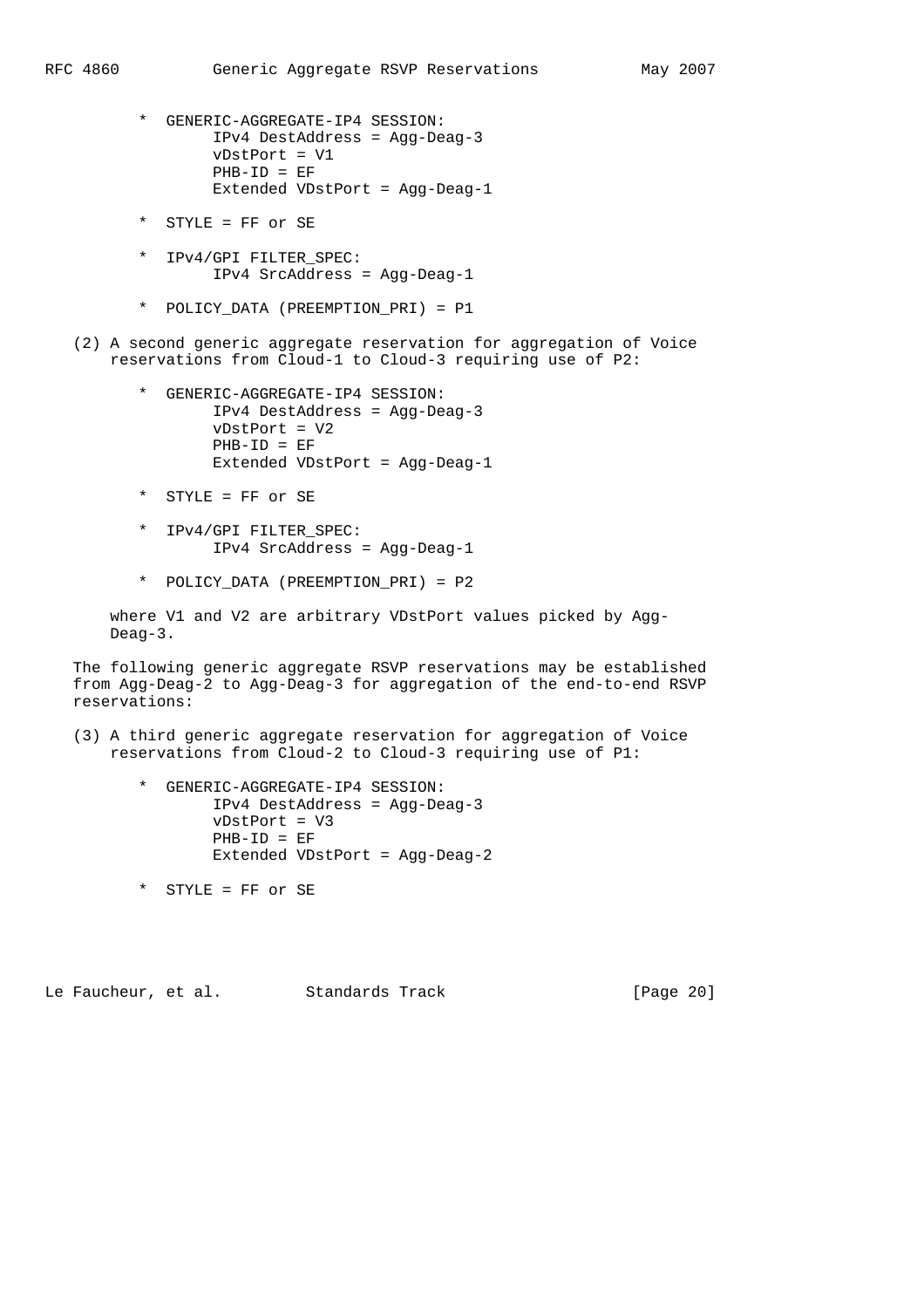- \* IPv4/GPI FILTER\_SPEC: IPv4 SrcAddress = Agg-Deag-2
- \* POLICY\_DATA (PREEMPTION\_PRI) = P1
- (4) A fourth generic aggregate reservation for aggregation of Voice reservations from Cloud-2 to Cloud-3 requiring use of P2:
	- \* GENERIC-AGGREGATE-IP4 SESSION: IPv4 DestAddress = Agg-Deag-3 vDstPort = V4  $PHB-ID = EF$ Extended VDstPort = Agg-Deag-2

\* STYLE = FF or SE

- \* IPv4/GPI FILTER\_SPEC: IPv4 SrcAddress = Agg-Deag-2
- \* POLICY\_DATA (PREEMPTION\_PRI) = P2

 where V3 and V4 are arbitrary VDstPort values picked by Agg- Deag-3.

 Note that V3 and V4 could be equal to V1 and V2 (respectively) since, in this example, the Extended VDstPort of the GENERIC- AGGREGATE Session contains the address of the Aggregator and, thus, ensures that different sessions are used from each Aggregator.

### 6. Security Considerations

 In the environments addressed by this document, RSVP messages are used to control resource reservations for generic aggregate reservations and may be used to control resource reservations for E2E reservations being aggregated over the generic aggregate reservations. To ensure the integrity of the associated reservation and admission control mechanisms, the RSVP Authentication mechanisms defined in [RSVP-CRYPTO1] and [RSVP-CRYPTO2] may be used. These protect RSVP message integrity hop-by-hop and provide node authentication as well as replay protection, thereby protecting against corruption and spoofing of RSVP messages. These hop-by-hop integrity mechanisms can be naturally used to protect the RSVP messages used for generic aggregate reservations and to protect RSVP messages used for E2E reservations outside the aggregation region. These hop-by-hop RSVP integrity mechanisms can also be used to protect RSVP messages used for E2E reservations when those transit through the aggregation region. This is because the Aggregator and

Le Faucheur, et al. Standards Track [Page 21]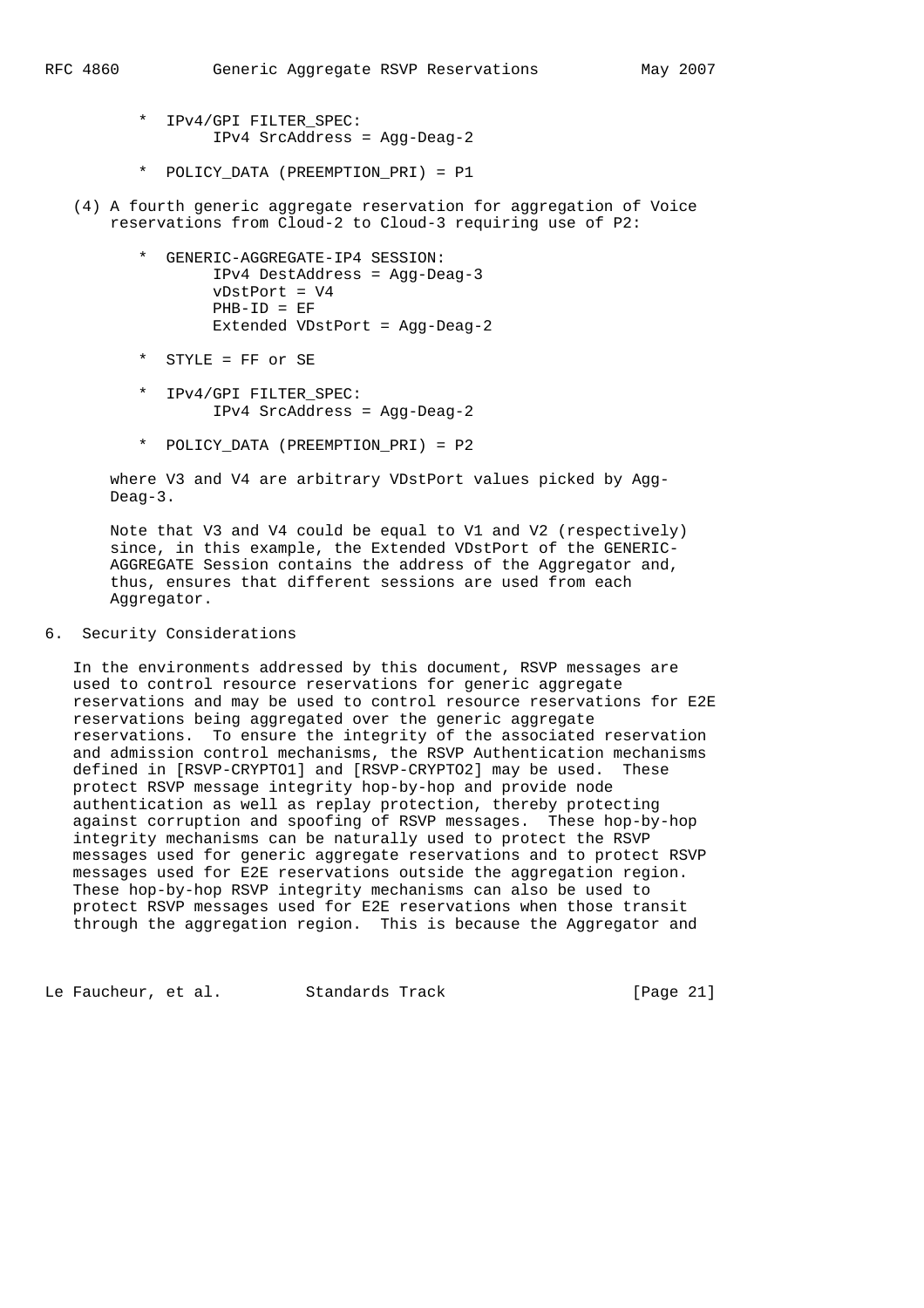Deaggregator behave as RSVP neighbors from the viewpoint of the E2E flows (even if they are not necessarily IP neighbors).

 [RSVP-CRYPTO1] discusses several approaches for key distribution. First, the RSVP Authentication shared keys can be distributed manually. This is the base option and its support is mandated for any implementation. However, in some environments, this approach may become a burden if keys frequently change over time. Alternatively, a standard key management protocol for secure key distribution can be used. However, existing key distribution protocols may not be appropriate in all environments because of the complexity or operational burden they involve.

 The use of RSVP Authentication in parts of the network where there may be one or more IP hops in between two RSVP neighbors raises an additional challenge. This is because, with some RSVP messages such as a Path message, an RSVP router does not know the RSVP next hop for that message at the time of forwarding it. In fact, part of the role of a Path message is precisely to discover the RSVP next hop (and to dynamically re-discover it when it changes, say because of a routing change). Hence, the RSVP router may not know which security association to use when forwarding such a message. This applies in particular to the case where RSVP Authentication mechanisms are to be used for protection of RSVP E2E messages (e.g., E2E Path) while they transit through an aggregation region and where the dynamic Deaggregator determination procedure defined in [RSVP-AGG] is used. This is because the Aggregator and the Deaggregator behave as RSVP neighbors for the E2E reservation, while there may be one or more IP hops in between them, and the Aggregator does not know ahead of time which router is going to act as the Deaggregator.

 In that situation, one approach is to share the same RSVP Authentication shared key across all the RSVP routers of a part of the network where there may be RSVP neighbors with IP hops in between. For example, all the Aggregators or Deaggregators of an aggregation region could share the same RSVP Authentication key, while different per-neighbor keys could be used between any RSVP router pair straddling the boundary between two administrative domains that have agreed to use RSVP signaling.

 When the same RSVP Authentication shared key is to be shared among multiple RSVP neighbors, manual key distribution may be used. For situations where RSVP is being used for multicast flows, it might also be possible, in the future, to adapt a multicast key management method (e.g. from IETF Multicast Security Working Group) for key distribution with such multicast RSVP usage. For situations where RSVP is being used for unicast flows across domain boundaries, it is not currently clear how one might provide automated key management.

Le Faucheur, et al. Standards Track [Page 22]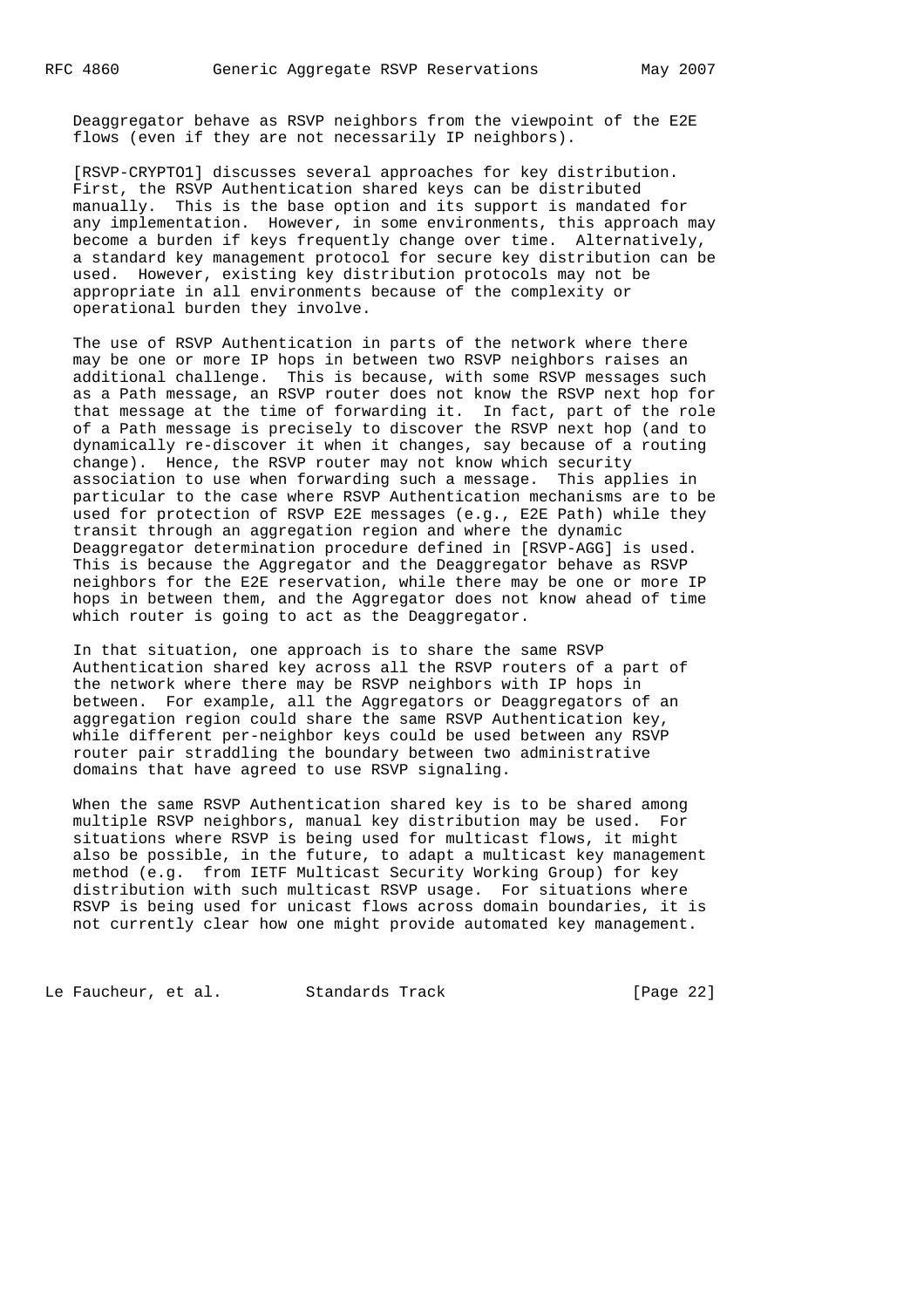Specification of a specific automated key management technique is outside the scope of this document. Operators should consider these key management issues when contemplating deployment of this specification.

 The RSVP Authentication mechanisms do not provide confidentiality. If confidentiality is required, IPsec ESP [IPSEC-ESP] may be used, although it imposes the burden of key distribution. It also faces the additional issue discussed for key management above in the case where there can be IP hops in between RSVP hops. In the future, confidentiality solutions may be developed for the case where there can be IP hops in between RSVP hops, perhaps by adapting confidentiality solutions developed by the IETF MSEC Working Group. Such confidentiality solutions for RSVP are outside the scope of this document.

 Protection against traffic analysis is also not provided by RSVP Authentication. Since generic aggregate reservations are intended to reserve resources collectively for a whole set of users or hosts, malicious snooping of the corresponding RSVP messages could provide more traffic analysis information than snooping of an E2E reservation. When RSVP neighbors are directly attached, mechanisms such as bulk link encryption might be used when protection against traffic analysis is required. This approach could be used inside the aggregation region for protection of the generic aggregate reservations. It may also be used outside the aggregation region for protection of the E2E reservation. However, it is not applicable to the protection of E2E reservations while the corresponding E2E RSVP messages transit through the aggregation region.

 When generic aggregate reservations are used for aggregation of E2E reservations, the security considerations discussed in [RSVP-AGG] apply and are revisited here.

 First, the loss of an aggregate reservation to an aggressor causes E2E flows to operate unreserved, and the reservation of a great excess of bandwidth may result in a denial of service. These issues are not confined to the extensions defined in the present document: RSVP itself has them. However, they may be exacerbated here by the fact that each aggregate reservation typically facilitates communication for many sessions. Hence, compromising one such aggregate reservation can result in more damage than compromising a typical E2E reservation. Use of the RSVP Authentication mechanisms to protect against such attacks has been discussed above.

 An additional security consideration specific to RSVP aggregation involves the modification of the IP protocol number in RSVP Path messages that traverse an aggregation region. Malicious modification

Le Faucheur, et al. Standards Track [Page 23]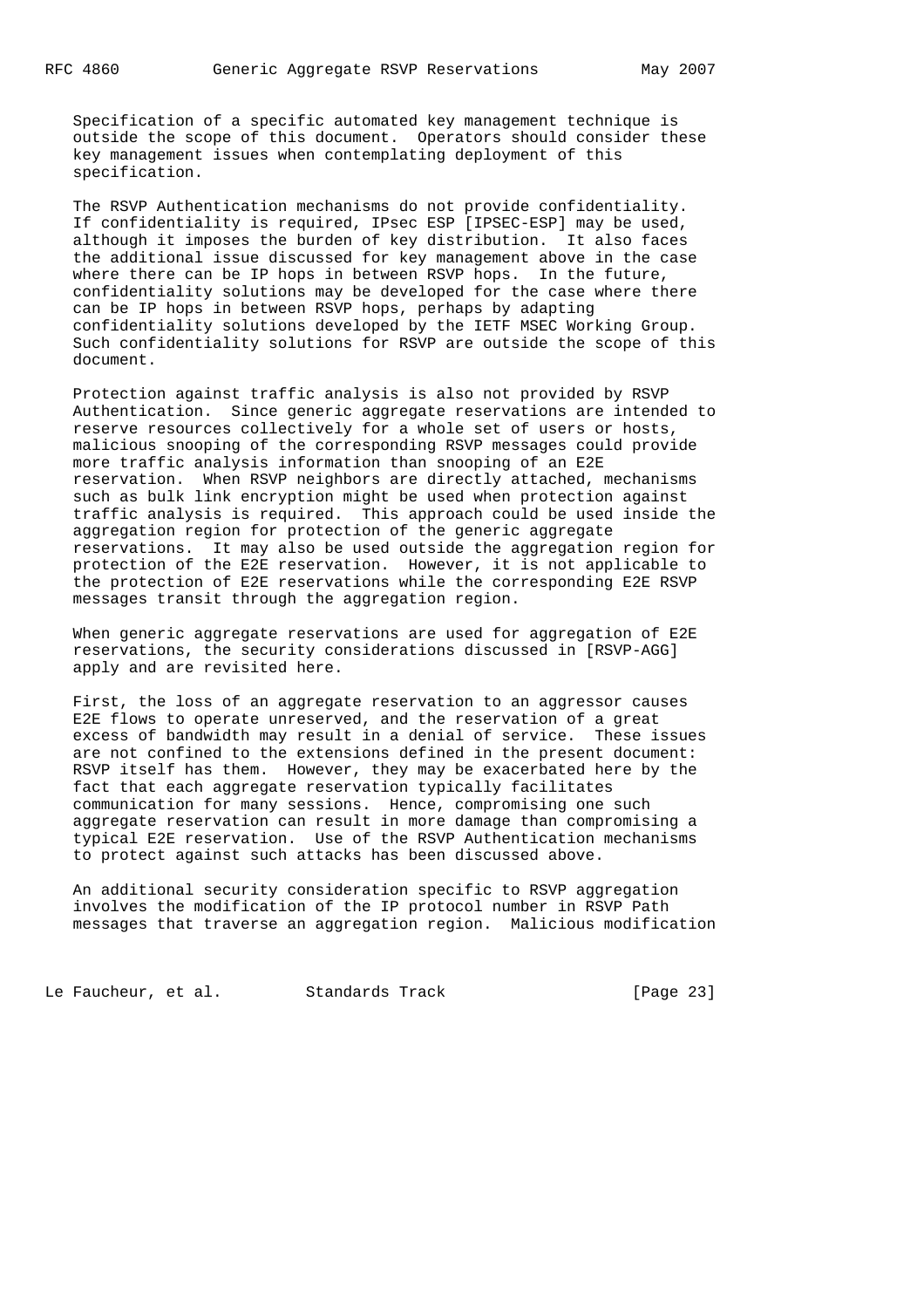of the IP protocol number in a Path message would cause the message to be ignored by all subsequent RSVP devices on its path, preventing reservations from being made. It could even be possible to correct the value before it reached the receiver, making it difficult to detect the attack. Note that, in theory, it might also be possible for a node to modify the IP protocol number for non-RSVP messages as well, thus interfering with the operation of other protocols. It is RECOMMENDED that implementations of this specification only support modification of the IP protocol number for RSVP Path, PathTear, and ResvConf messages. That is, a general facility for modification of the IP protocol number SHOULD NOT be made available.

 Network operators deploying routers with RSVP aggregation capability should be aware of the risks of inappropriate modification of the IP protocol number and should take appropriate steps (physical security, password protection, etc.) to reduce the risk that a router could be configured by an attacker to perform malicious modification of the protocol number.

### 7. IANA Considerations

 IANA modified the RSVP parameters registry, 'Class Names, Class Numbers, and Class Types' subregistry, and assigned two new C-Types under the existing SESSION Class (Class number 1), as described below:

| Class | Number Class Name                                          | Reference              |
|-------|------------------------------------------------------------|------------------------|
|       | SESSION                                                    | [RFC2205]              |
|       | Class Types or C-Types:                                    |                        |
|       | GENERIC-AGGREGATE-IP4<br>17<br>18<br>GENERIC-AGGREGATE-IP6 | [RFC4860]<br>[RFC4860] |

Le Faucheur, et al. Standards Track [Page 24]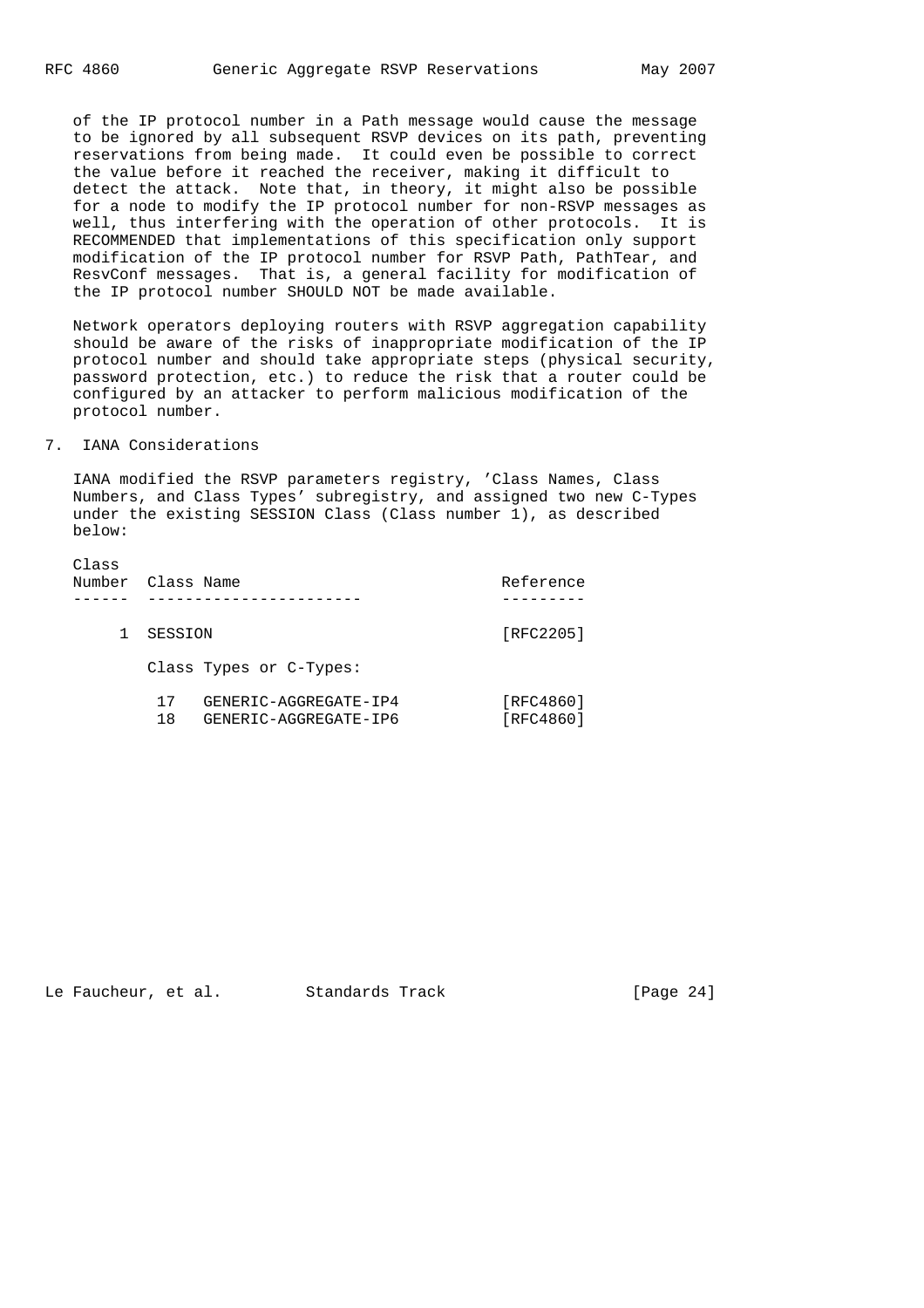IANA also modified the RSVP parameters registry, 'Class Names, Class Numbers, and Class Types' subregistry, and assigned one new Class Number for the SESSION-OF-INTEREST class and two new C-Types for that class, according to the table below:

| Class | Number Class Name                               | Reference              |
|-------|-------------------------------------------------|------------------------|
| 132   | SESSION-OF-INTEREST                             | [RFC4860]              |
|       | Class Types or C-Types:                         |                        |
|       | GENERIC-AGG-IP4-SOI<br>2<br>GENERIC-AGG-IP6-SOI | [RFC4860]<br>[RFC4860] |

These allocations are in accordance with [RSVP-MOD].

#### 8. Acknowledgments

 This document borrows heavily from [RSVP-AGG]. It also borrows the concepts of Virtual Destination Port and Extended Virtual Destination Port from [RSVP-IPSEC] and [RSVP-TE], respectively.

 Also, we thank Fred Baker, Roger Levesque, Carol Iturralde, Daniel Voce, Anil Agarwal, Alexander Sayenko, and Anca Zamfir for their input into the content of this document. Thanks to Steve Kent for insightful comments on usage of RSVP reservations in IPsec environments.

 Ran Atkinson, Fred Baker, Luc Billot, Pascal Delprat, and Eric Vyncke provided guidance and suggestions for the security considerations section.

Le Faucheur, et al. Standards Track [Page 25]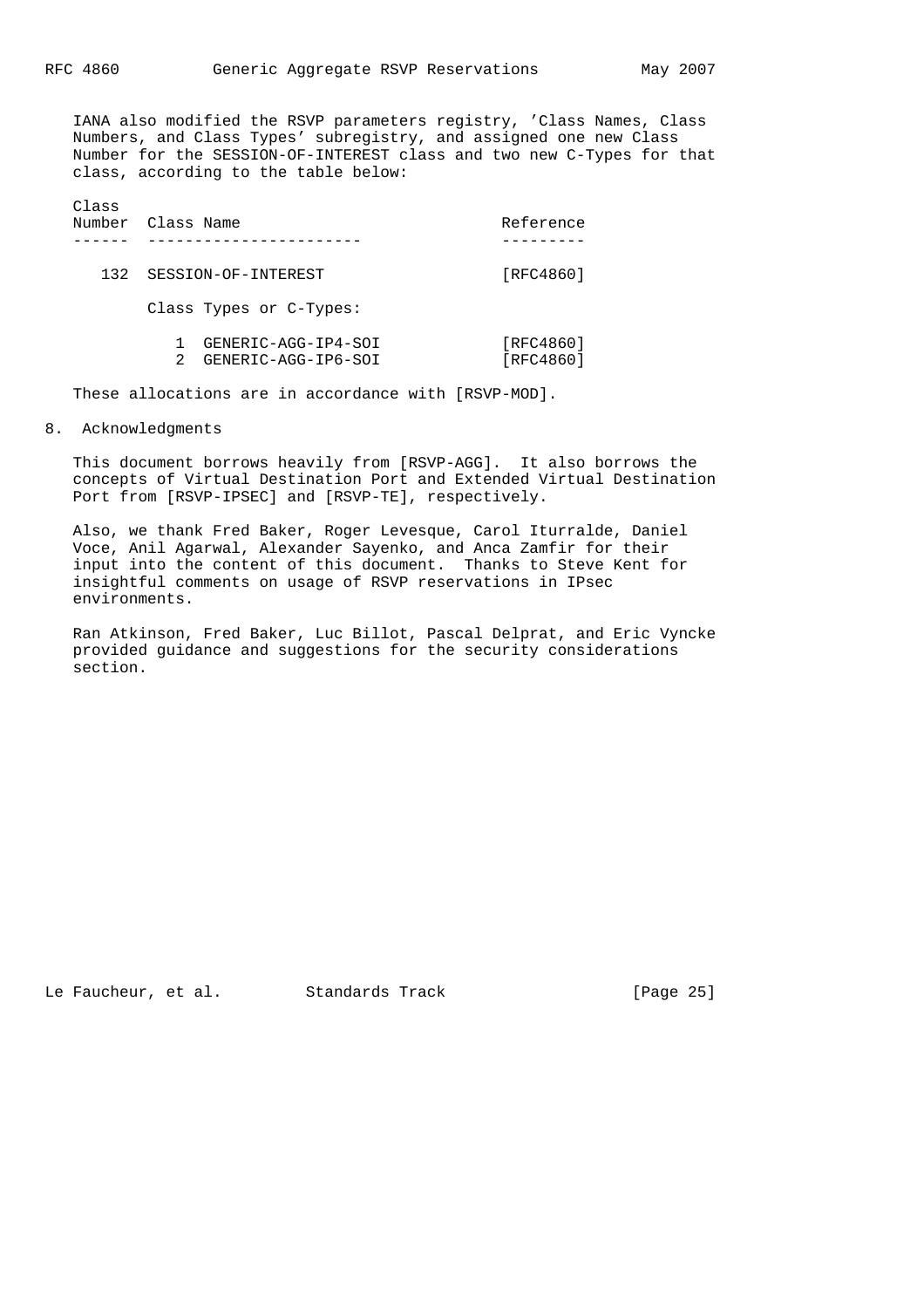#### 9. Normative References

- [IPSEC-ESP] Kent, S., "IP Encapsulating Security Payload (ESP)", RFC 4303, December 2005.
- [KEYWORDS] Bradner, S., "Key words for use in RFCs to Indicate Requirement Levels", BCP 14, RFC 2119, March 1997.
- [PHB-ID] Black, D., Brim, S., Carpenter, B., and F. Le Faucheur, "Per Hop Behavior Identification Codes", RFC 3140, June 2001.
- [RSVP] Braden, R., Ed., Zhang, L., Berson, S., Herzog, S., and S. Jamin, "Resource ReSerVation Protocol (RSVP) -- Version 1 Functional Specification", RFC 2205, September 1997.
- [RSVP-AGG] Baker, F., Iturralde, C., Le Faucheur, F., and B. Davie, "Aggregation of RSVP for IPv4 and IPv6 Reservations", RFC 3175, September 2001.
- [RSVP-CRYPTO1] Baker, F., Lindell, B., and M. Talwar, "RSVP Cryptographic Authentication", RFC 2747, January 2000.
- [RSVP-CRYPTO2] Braden, R. and L. Zhang, "RSVP Cryptographic Authentication -- Updated Message Type Value", RFC 3097, April 2001.
- [RSVP-IPSEC] Berger, L. and T. O'Malley, "RSVP Extensions for IPSEC Data Flows", RFC 2207, September 1997.
- [RSVP-MOD] Kompella, K. and J. Lang, "Procedures for Modifying the Resource reSerVation Protocol (RSVP)", BCP 96, RFC 3936, October 2004.
- 10. Informative References
	- [BW-REDUC] Polk, J. and S. Dhesikan, "A Resource Reservation Protocol (RSVP) Extension for the Reduction of Bandwidth of a Reservation Flow", RFC 4495, May 2006.
	- [GRE] Farinacci, D., Li, T., Hanks, S., Meyer, D., and P. Traina, "Generic Routing Encapsulation (GRE)", RFC 2784, March 2000.
	- [RSVP-PREEMP] Herzog, S., "Signaled Preemption Priority Policy Element", RFC 3181, October 2001.

Le Faucheur, et al. Standards Track [Page 26]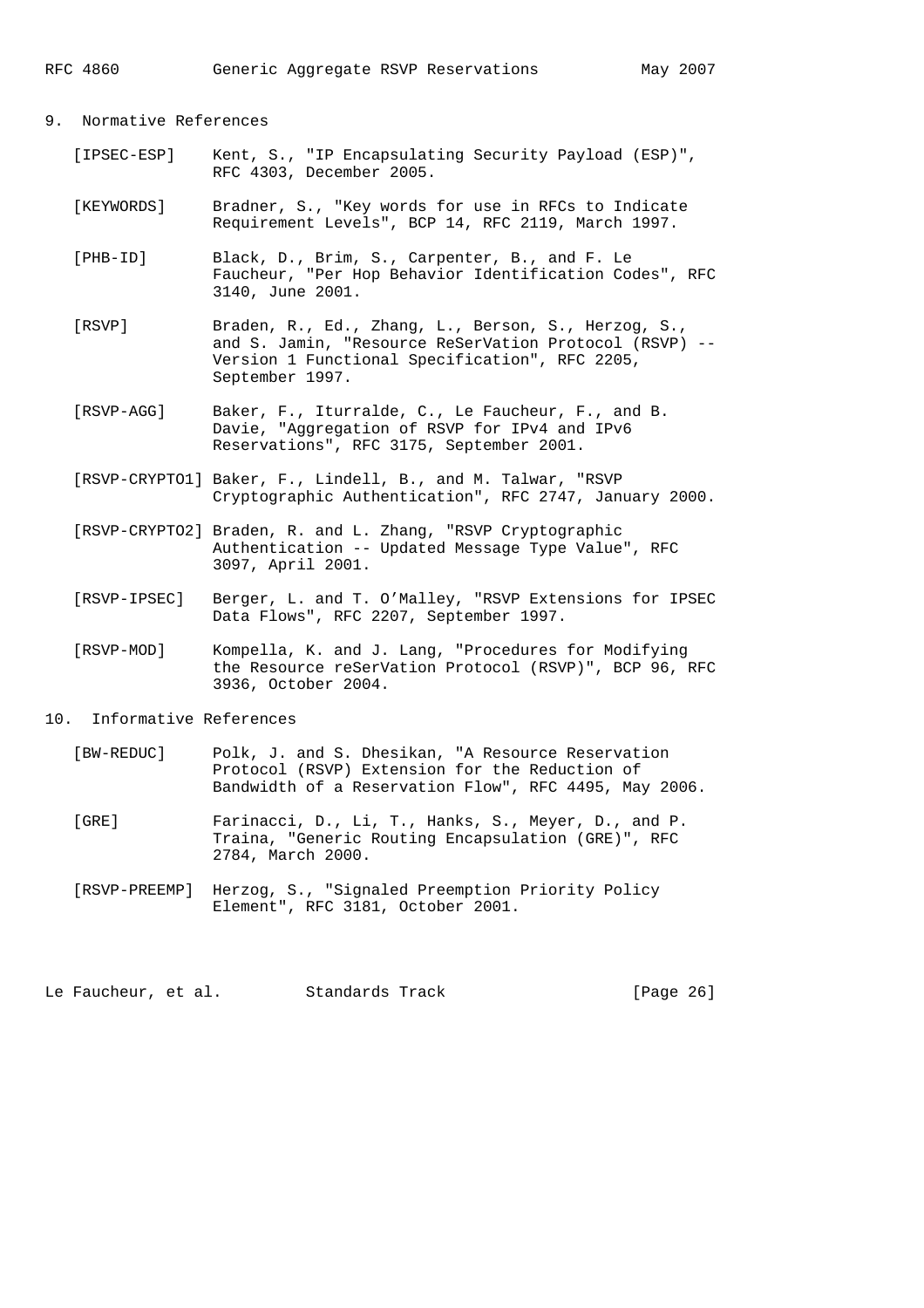- [RSVP-PROCESS] Braden, R. and L. Zhang, "Resource ReSerVation Protocol (RSVP) -- Version 1 Message Processing Rules", RFC 2209, September 1997.
- [RSVP-TE] Awduche, D., Berger, L., Gan, D., Li, T., Srinivasan, V., and G. Swallow, "RSVP-TE: Extensions to RSVP for LSP Tunnels", RFC 3209, December 2001.
	- [RSVP-TUNNEL] Terzis, A., Krawczyk, J., Wroclawski, J., and L. Zhang, "RSVP Operation Over IP Tunnels", RFC 2746, January 2000.
	- [SIG-NESTED] Baker, F. and P. Bose, "QoS Signaling in a Nested Virtual Private Network", Work in Progress, February 2007.

Le Faucheur, et al. Standards Track [Page 27]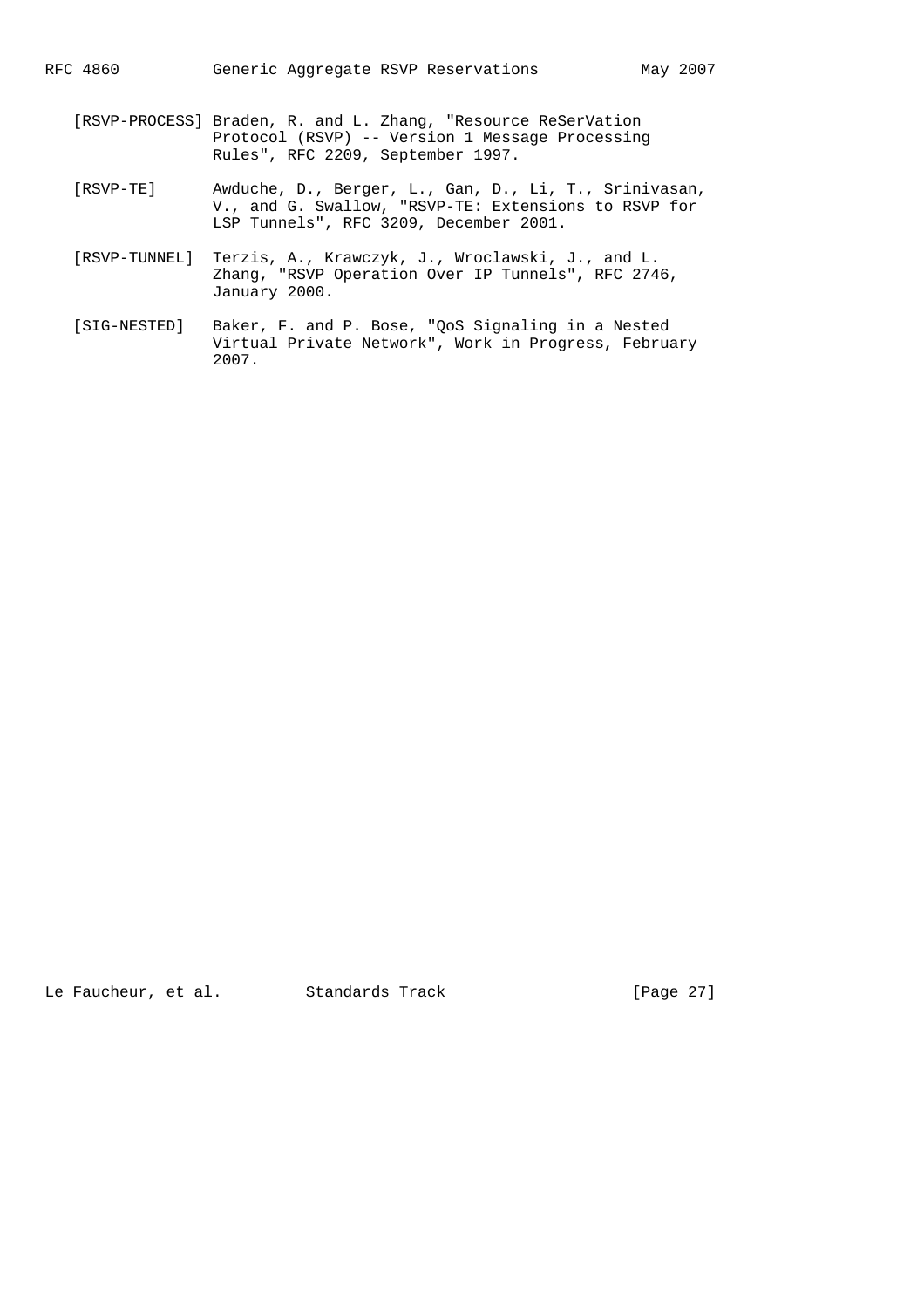## Appendix A. Example Signaling Flow

 This appendix does not provide additional specification. It only illustrates the specification detailed in Section 4 through a possible flow of RSVP signaling messages. This flow assumes an environment where E2E reservations are aggregated over generic aggregate RSVP reservations. It illustrates a possible RSVP message flow that could take place in the successful establishment of a unicast E2E reservation that is the first between a given pair of Aggregator/Deaggregator.

Le Faucheur, et al. Standards Track [Page 28]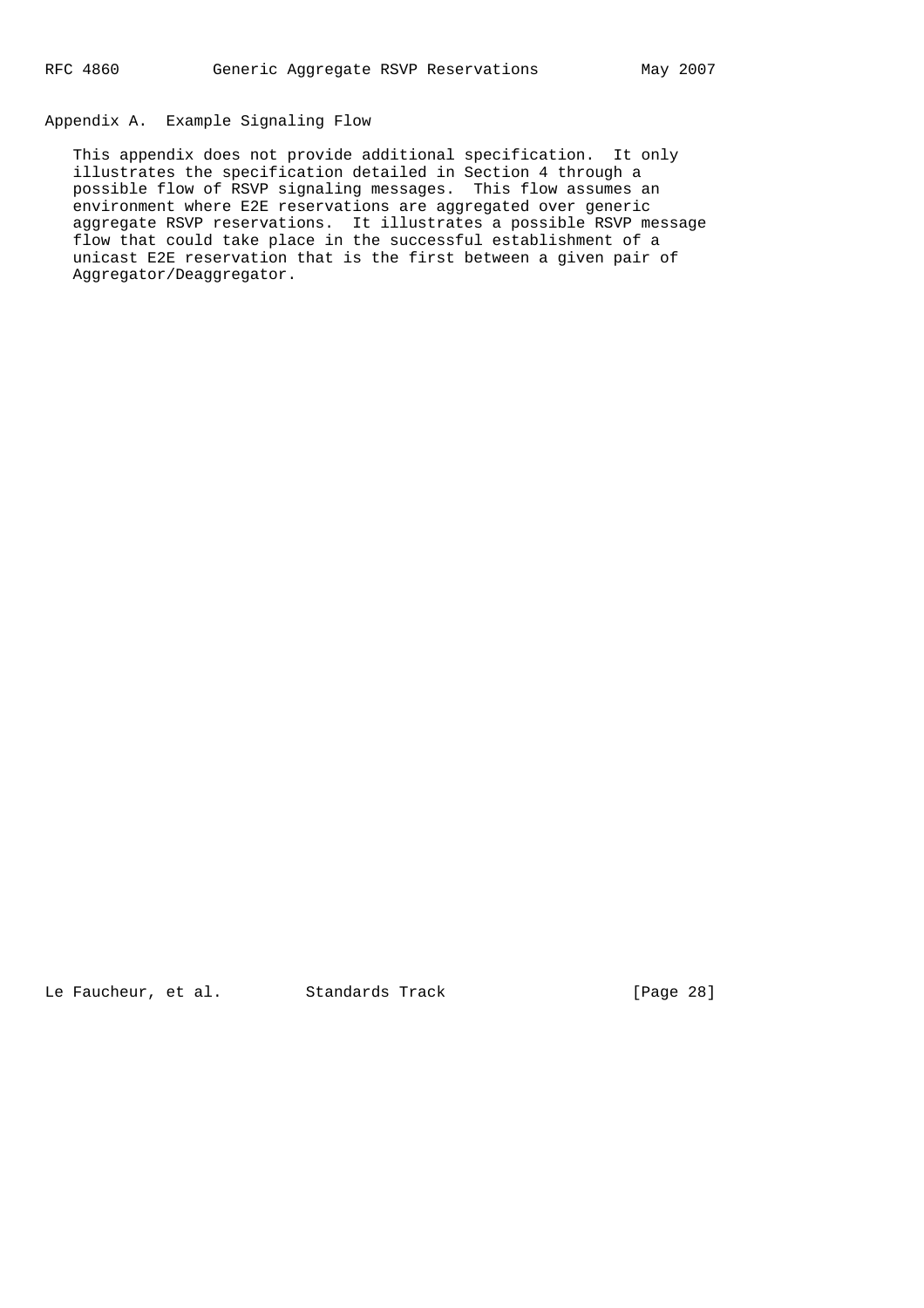

- <-----------
- (1) The Aggregator forwards E2E Path into the aggregation region after modifying its IP protocol number to RSVP-E2E-IGNORE
- (2) Let's assume no Aggregate Path exists. To be able to accurately update the ADSPEC of the E2E Path, the Deaggregator needs the ADSPEC of Aggregate Path. In this example, the Deaggregator elects to instruct the Aggregator to set up Aggregate Path states for the two supported PHB-IDs. To do that, the Deaggregator

Le Faucheur, et al. Standards Track [Page 29]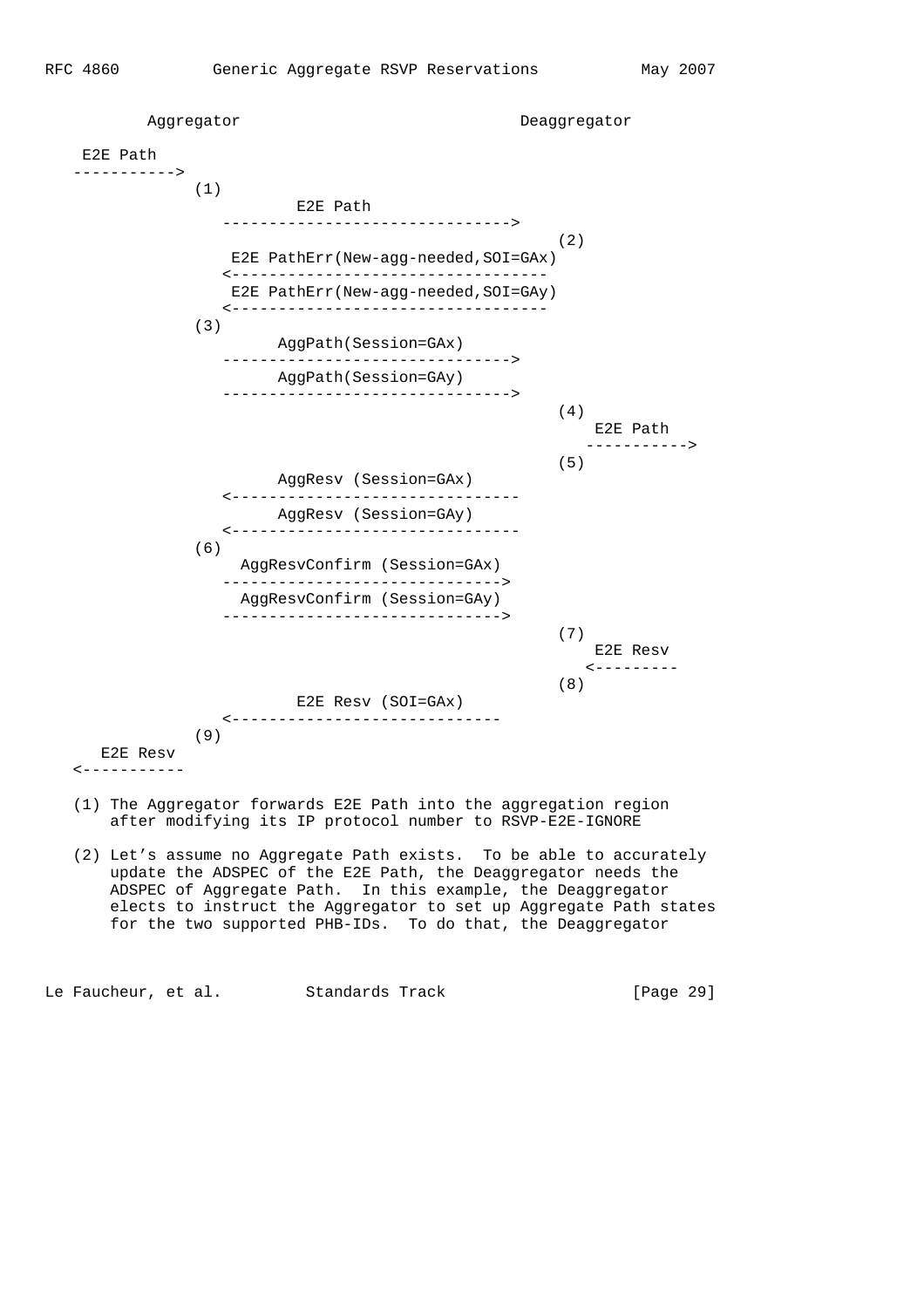sends two E2E PathErr messages with a New-Agg-Needed PathErr code. Both PathErr messages also contain a SESSION-OF-INTEREST (SOI) object. In the first E2E PathErr, the SOI contains a GENERIC-AGGREGATE SESSION (GAx) whose PHB-ID is set to x. In the second E2E PathErr, the SOI contains a GENERIC-AGGREGATE SESSION (GAy) whose PHB-ID is set to y. In both messages the GENERIC- AGGREGATE SESSION contains an interface-independent Deaggregator address inside the DestAddress and appropriate values inside the vDstPort and Extended vDstPort fields.

- (3) The Aggregator follows the request from the Deaggregator and signals an Aggregate Path for both GENERIC-AGGREGATE Sessions (GAx and GAy).
- (4) The Deaggregator takes into account the information contained in the ADSPEC from both Aggregate Paths and updates the E2E Path ADSPEC accordingly. The Deaggregator also modifies the E2E Path IP protocol number to RSVP before forwarding it.
- (5) In this example, the Deaggregator elects to immediately proceed with establishment of generic aggregate reservations for both PHB-IDs. In effect, the Deaggregator can be seen as anticipating the actual demand of E2E reservations so that resources are available on the generic aggregate reservations when the E2E Resv requests arrive, in order to speed up establishment of E2E reservations. Assume also that the Deaggregator includes the optional Resv Confirm Request in these Aggregate Resv.
- (6) The Aggregator merely complies with the received ResvConfirm Request and returns the corresponding Aggregate ResvConfirm.
- (7) The Deaggregator has explicit confirmation that both Aggregate Resvs are established.
- (8) On receipt of the E2E Resv, the Deaggregator applies the mapping policy defined by the network administrator to map the E2E Resv onto a generic aggregate reservation. Let's assume that this policy is such that the E2E reservation is to be mapped onto the generic aggregate reservation with PHB-ID=x. The Deaggregator knows that a generic aggregate reservation (GAx) is in place for the corresponding PHB-ID since (7). The Deaggregator performs admission control of the E2E Resv onto the generic aggregate reservation for PHB-ID=x (GAx). Assuming that the generic aggregate reservation for PHB-ID=x (GAx) had been established with sufficient bandwidth to support the E2E Resv, the Deaggregator adjusts its counter, tracking the unused bandwidth on the generic aggregate reservation. Then it forwards the E2E Resv to the Aggregator including a SESSION-OF-INTEREST object

Le Faucheur, et al. Standards Track [Page 30]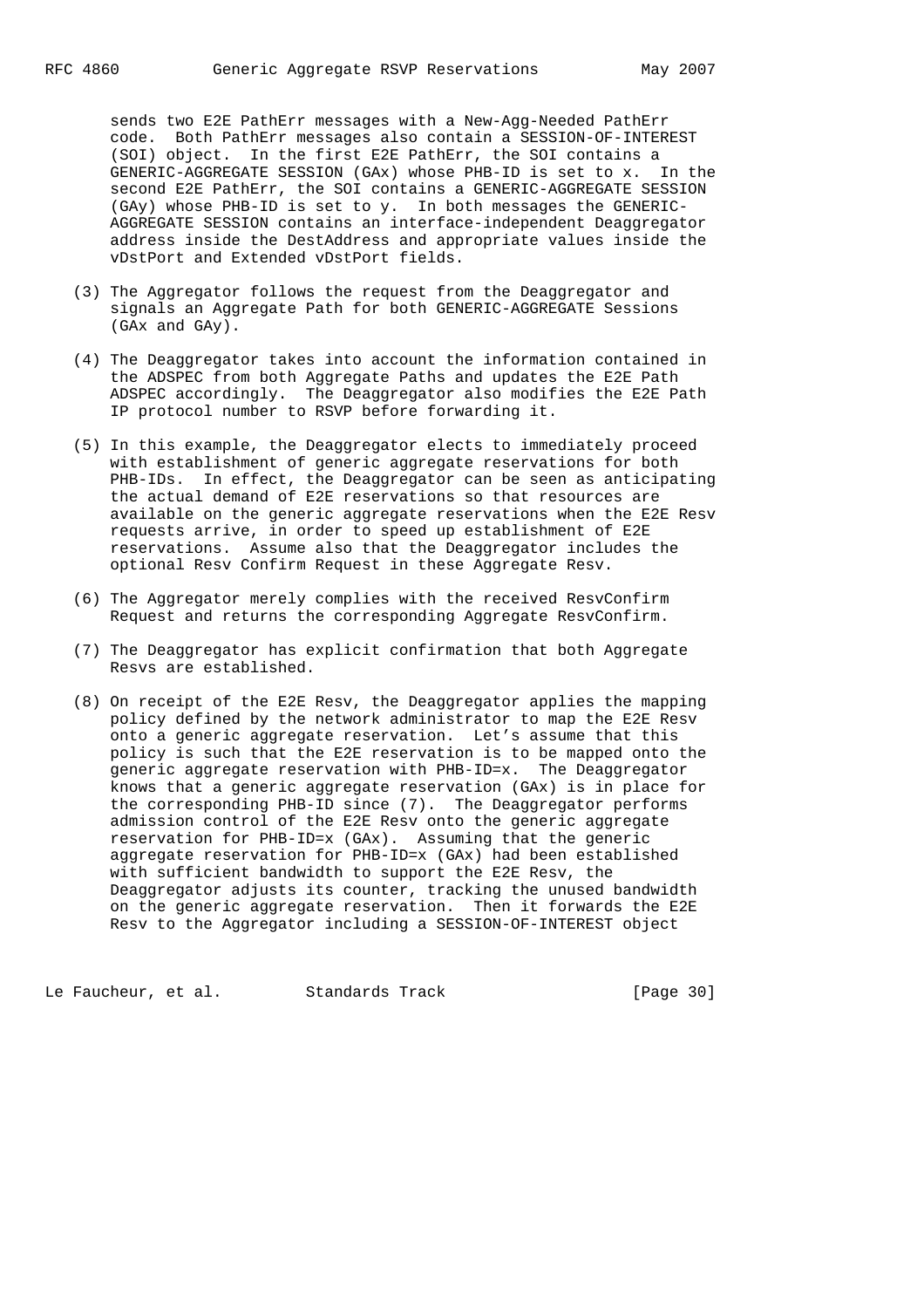conveying the selected mapping onto GAx (and hence onto PHB-ID=x). (9) The Aggregator records the mapping of the E2E Resv onto GAx (and onto PHB-ID=x). The Aggregator removes the SOI object and forwards the E2E Resv towards the sender. Authors' Addresses Francois Le Faucheur Cisco Systems, Inc. Village d'Entreprise Green Side - Batiment T3 400, Avenue de Roumanille 06410 Biot Sophia-Antipolis France EMail: flefauch@cisco.com Bruce Davie Cisco Systems, Inc. 1414 Massachusetts Ave. Boxborough, MA 01719 USA EMail: bds@cisco.com Pratik Bose Lockheed Martin 700 North Frederick Ave. Gaithersburg, MD 20879 USA EMail: pratik.bose@lmco.com Chris Christou Booz Allen Hamilton 13200 Woodland Park Road Herndon, VA 20171 USA EMail: christou\_chris@bah.com Michael Davenport Booz Allen Hamilton Suite 390 5220 Pacific Concourse Drive Los Angeles, CA 90045 USA EMail: davenport\_michael@bah.com

Le Faucheur, et al. Standards Track [Page 31]